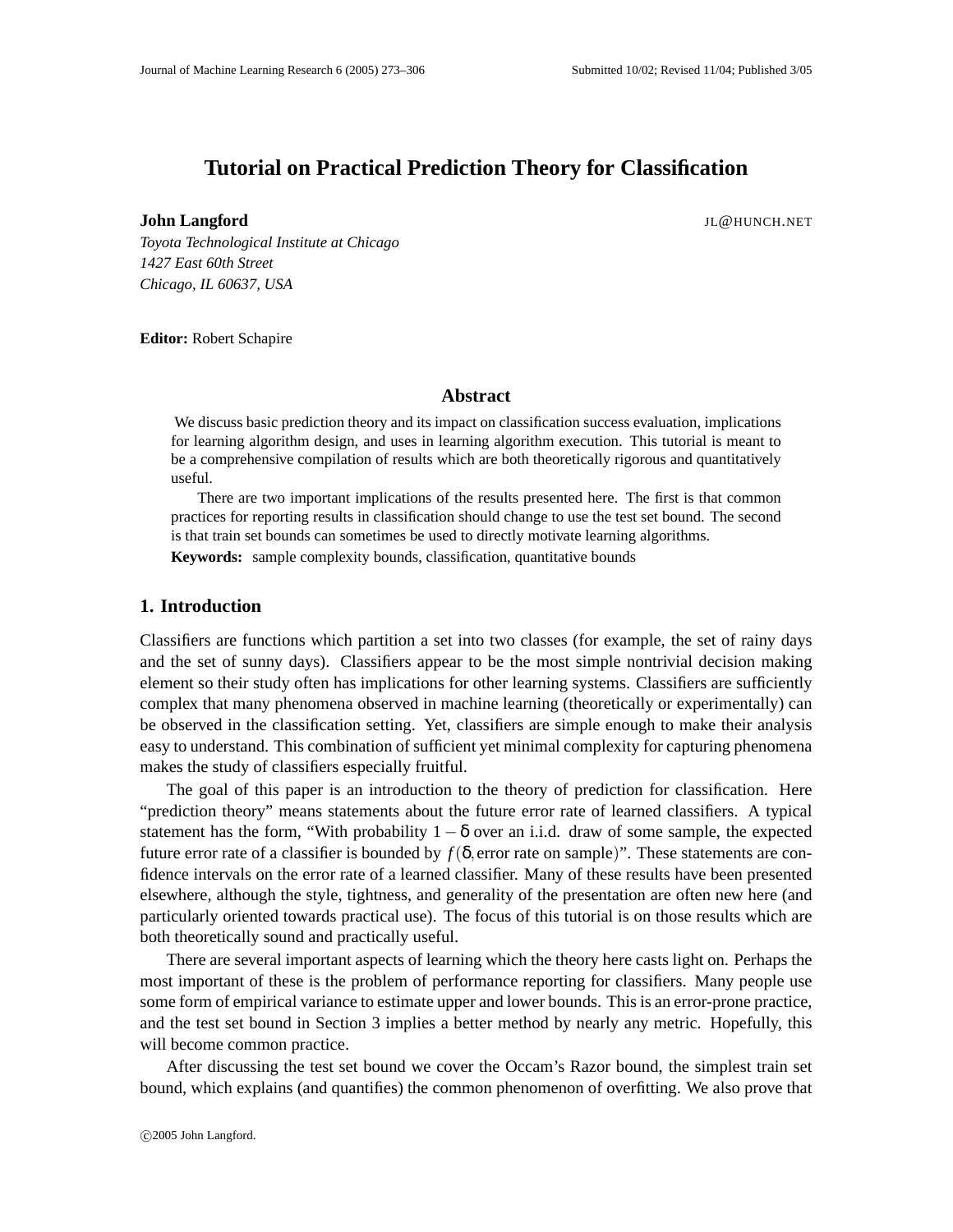the Occam's Razor bound cannot be improved without incorporating extra information and apply the bound to decision trees.

Next, we discuss two train set bounds, the PAC-Bayes bound and the sample compression bound, which have proved to give practical results for more general classifiers, such as support vector machines and neural networks. All of the results here should be easily approachable and understandable. The proofs are simple, and examples are given. Pointers to related work are also given.

There are some caveats about the scope of this document.

- 1. All of the results presented here fall in the realm of classical statistics. In particular, all randomizations are over draws of the data, and our results have the form of confidence intervals.
- 2. This tutorial is *not* comprehensive for prediction theory in general (which would be extremely difficult due to the scope of the subject). We only focus on those results yielding quantifiably interesting performance.
- 3. In particular, other nonquantitative uses of bounds (such as providing indirect motivations for learning algorithms via constant fitting) do exist. We do not focus on those uses here.

The layout of this document is as follows.

- Section 2 presents the formal model.
- Section 3 presents the test set bound.
- Section 4 presents the Occam's Razor bound.
- Section 5 presents the PAC-Bayes bound.
- Section 6 presents the sample compression bound.

The formal model and test set bound must be understood in order to appreciate all later results. There is no particular dependency between the various train set bounds we present.

# **2. Formal Model**

There are many somewhat arbitrary choices of learning model. The one we use can (at best) be motivated by its simplicity. Other models such as the online learning model (Kivinen and Warmuth, 1997), PAC learning (Valiant, 1984), and the uniform convergence model (Vapnik and Chervonenkis, 1971) differ in formulation, generality, and in the scope of addressable questions. The strongest motivation for studying the prediction theory model here is simplicity and corresponding generality of results. The appendix discusses the connections between various models.

## **2.1 Basic Quantities**

We are concerned with a learning model in which examples of (input, output) pairs come independently from some unknown distribution (similar to Shawe-Taylor et al., 1998, and many other papers). The goal is to find a function capable of predicting the output given the input. There are several mathematical objects we work with.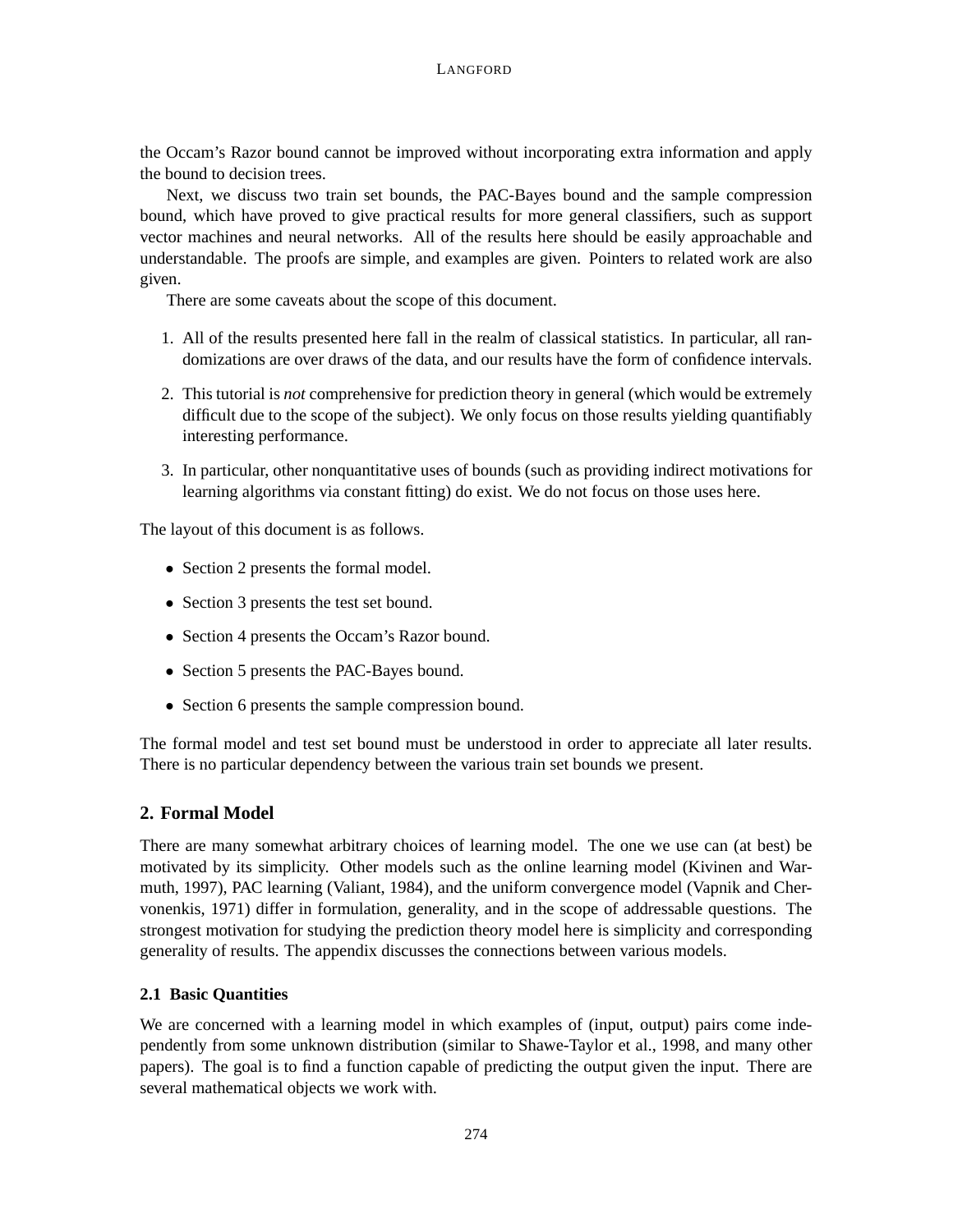#### PRACTICAL PREDICTION THEORY FOR CLASSIFICATION

| Object         | Description                                                |
|----------------|------------------------------------------------------------|
|                | The (arbitrary) space of the input to a classifier         |
| $Y = \{-1,1\}$ | The output of a classification.                            |
|                | An (unknown) distribution over $X \times Y$                |
|                | A sequence of examples drawn independently from <i>D</i> . |
| m              | $=  S $ the number of examples                             |
| c              | A function mapping $X$ to $Y$                              |

Table 1: Mathematical objects in the considered model.

There are several distinctions between this model and other (perhaps more familiar) models. There is no mention of a classifier space, because the results do not depend upon a classifier space. Also, the notion of a distribution on  $X \times Y$  is strictly more general than the "target concept" model which assumes that there exists some function  $f: X \to Y$  used to generate the label (Valiant, 1984). In particular we can model noisy learning problems which do not have a particular *Y* value for each *X* value. This generalization is essentially "free" in the sense that it does not add to the complexity of presenting the results.

It is worth noting that the *only* unverifiable assumption we make is that examples are drawn independently from *D*. The strength of all the results which follow rests upon the correctness of this assumption.

Sometimes, we decorate these objects with labels like  $S<sub>train</sub>$  (a train set<sup>1</sup>) or  $S<sub>test</sub>$  (a test set). These decorations should always be clear.

**Example 1** *Weather prediction: Will it rain today or not? In this case X* = *barometric pressure, observations of cloud cover or other sensory input and Y* = 0 *if the prediction is "no rain" and* 1 *otherwise. The distribution D is over sensory inputs and outcomes. The sample set S, might consist of m* = 100 *(observation, outcome) pairs such as (pressure low, cloudy, rain), (pressure high, cloudy, not rain), etc. A classifier, c, is any function which predicts "rain" or "not rain" based upon the observation.*

*Note that the independence assumption here is not perfectly satisfied although it seems to be a reasonable approximation for well-separated days. In any application of this theory, it must be carefully judged whether the independence assumption holds or not.*

#### **2.2 Derived Quantities**

There are several derived quantities which the results are stated in terms of.

**Definition 2.1** *(True Error)* The true error  $c<sub>D</sub>$  of a classifier c is defined as the probability that the *classifier errs:*

$$
c_D \equiv \Pr_{(x,y)\sim D} (c(x) \neq y)
$$

*under draws from the distribution D.*

<sup>1.</sup> Throughout this tutorial we use the word 'set' when 'sequence' is what is actually meant. This usage pattern is historical.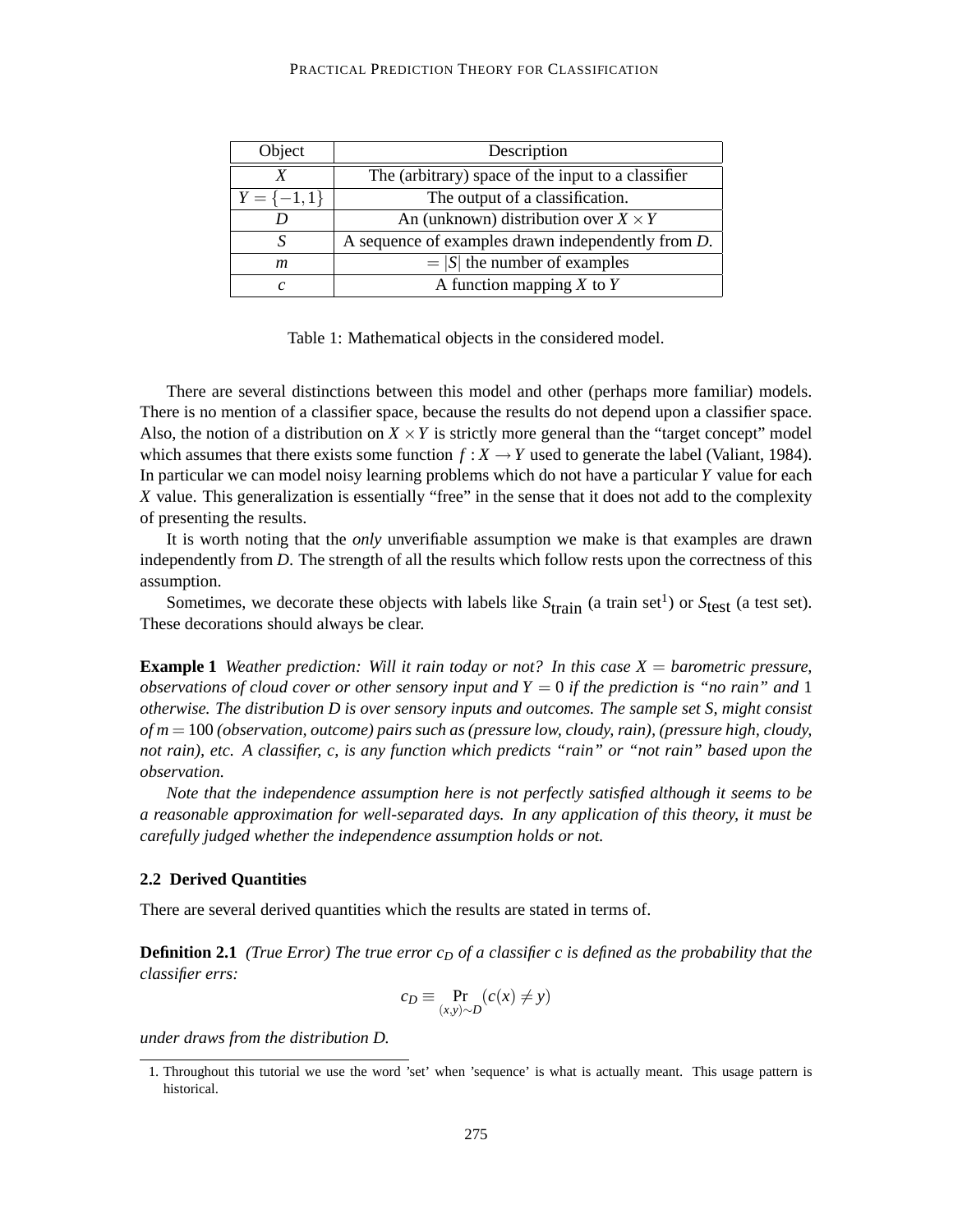The true error is sometimes called the "generalization error". Unfortunately, the true error is not an observable quantity in our model because the distribution *D* is unknown. However, there is a related quantity which is observable.

**Definition 2.2** *(Empirical Error)* Given a sample set S, the empirical error,  $\hat{c}_S$  is the observed num*ber of errors:*

$$
\hat{c}_S \equiv m \Pr_{(x,y)\sim S} (c(x) \neq y) = \sum_{i=1}^m I(c(x_i) \neq y_i)
$$

*where I*() *is a function which maps "true" to* 1 *and "false" to* 0*. Also,* Pr(*x*,*y*)∼*<sup>S</sup>* (...) *is a probability taken with respect to the uniform distribution over the set of examples, S.*

The empirical error is sometimes called the "training error", "test error", or "observed error" depending on whether it is the error on a training set, test set, or a more general set.

**Example 2** *(continued) The classifier c which always predicts "not rain" might have an empirical error of* 38 *out of* 100 *examples and an unknown true error rate (which might in fact be* 0.5*).*

## **2.3 Addressable Questions**

Given the true error *c<sup>D</sup>* of a classifier *c* we can precisely describe the distribution of success and failure on future examples drawn according to *D*. This quantity is derived from the unknown distribution  $D$ , so our effort is directed toward upper and lower bounding the value of  $c<sub>D</sub>$  for a classifier *c*.

The variations in all of the bounds that we present are related to the method of choosing a classifier *c*. We cover two types of bounds:

- 1. Test: Use examples in a test set which were not used in picking *c*.
- 2. Train: Use examples for both choosing *c* and evaluating *c*.

These methods are addressed in the next two sections.

It is worth noting that one question that *cannot* be addressed in this model is "Can learning occur for my problem?" Extra assumptions (Valiant, 1984; Vapnik and Chervonenkis, 1971) are inherently necessary.

# **3. The Test Set Method**

The simplest bound arises for the classical technique of using *m* fresh examples to evaluate a classifier. In a statistical setting, this can be viewed as computing a confidence interval for the binomial distribution as in (Clopper and Pearson, 1934). This section is organized into two subsections:

- Subsection 3.1 presents the basic upper bound on the true error rate, handy approximations, and a lower bound.
- Subsection 3.2 discusses the implications of the test set bound on error reporting practice. A better method for error reporting is applied to several datasets and the results are shown.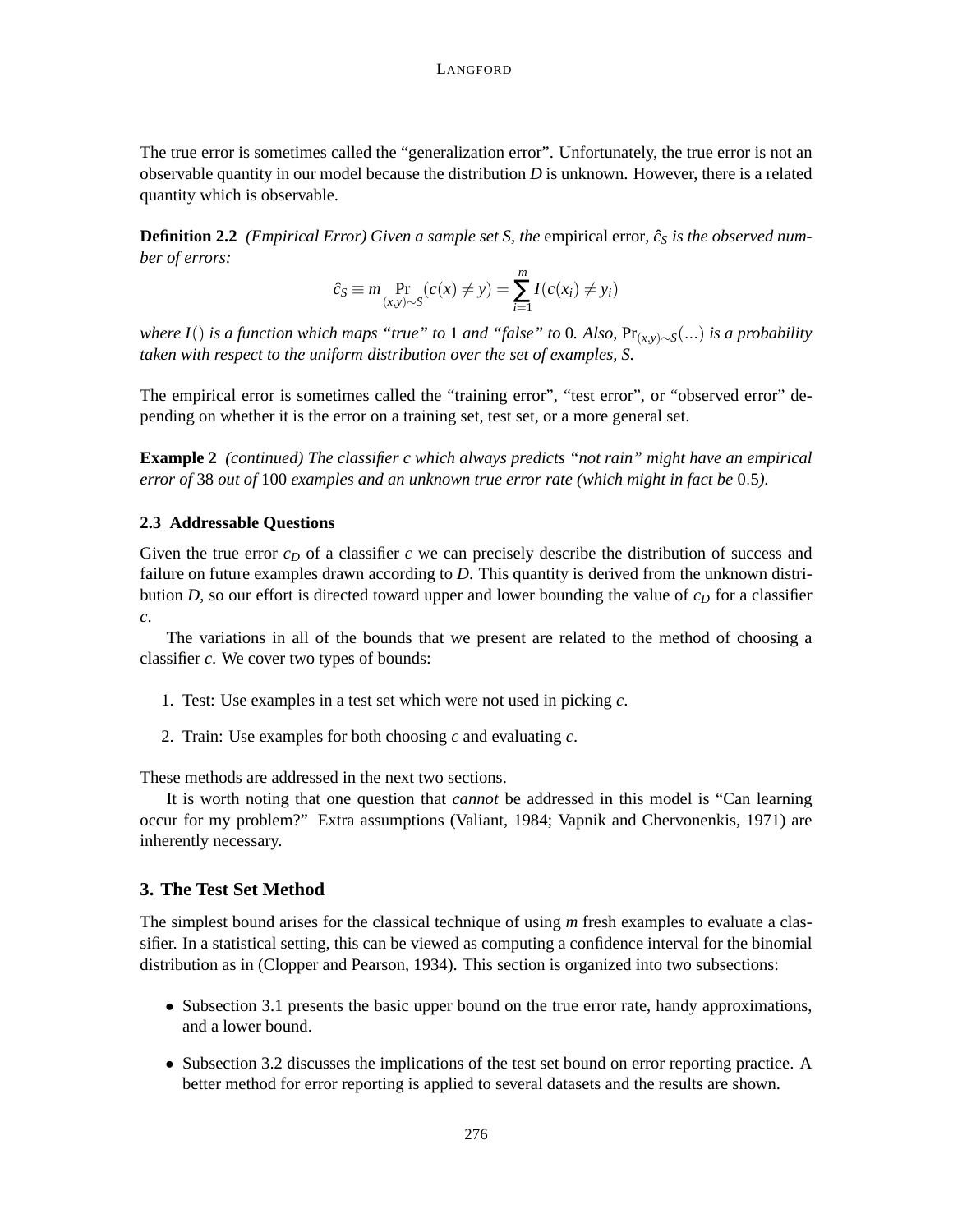

Figure 1: A depiction of the binomial distribution. The cumulative of the binomial is the area under the curve up to some point on the horizontal axis.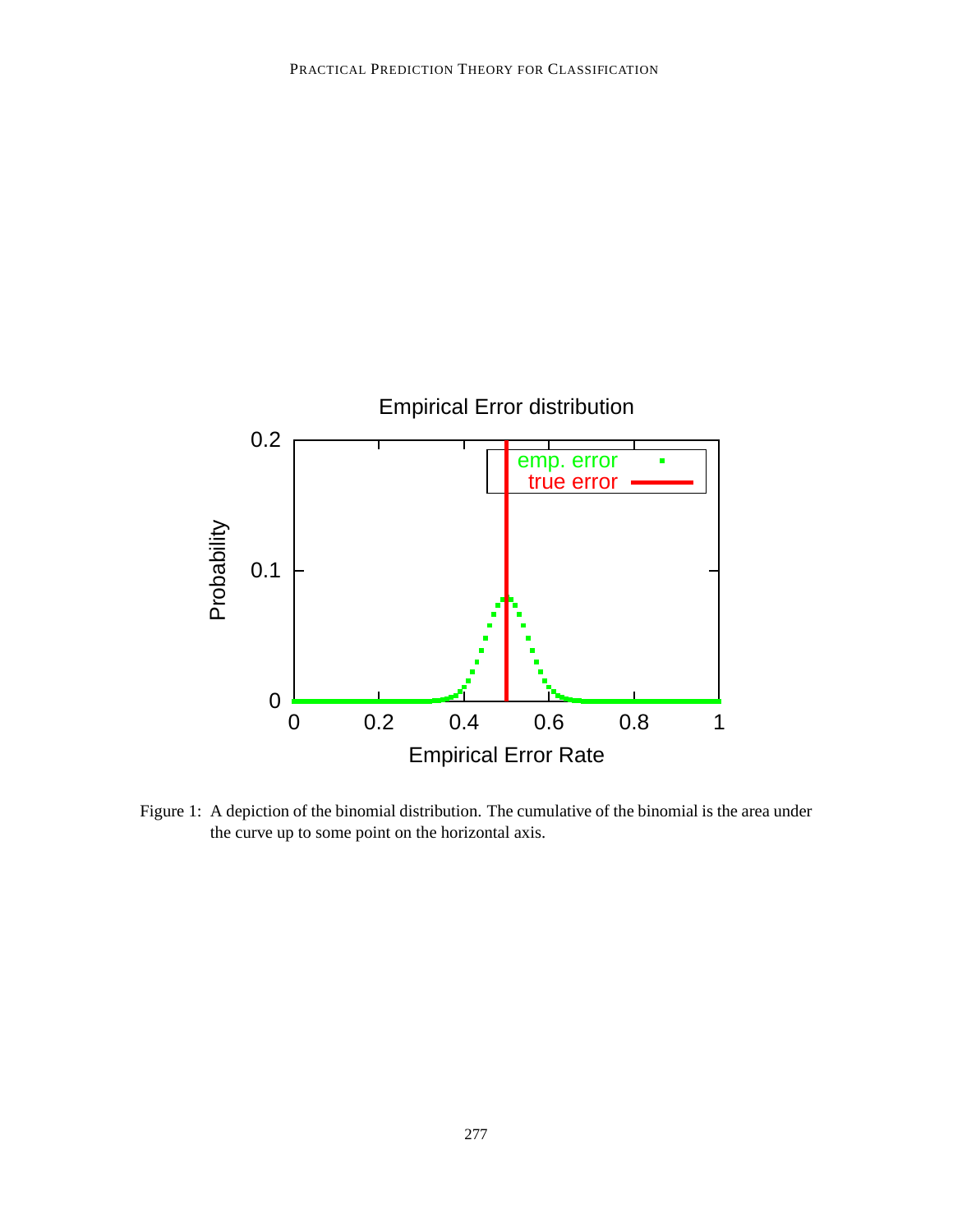## **3.1 The Bound**

Before stating the bound, we note a few basic observations which make the results less surprising. The principal observable quantity is the empirical error  $\hat{c}_s$  of a classifier. What is the distribution of the empirical error for a fixed classifier? For each example, our independence assumption implies the probability that the classifier makes an error is given by the true error,  $c<sub>D</sub>$ . This can be modeled by a biased coin flip: heads if you are right and tails if you are wrong.

What is the probability of observing *k* errors (heads) out of *m* examples (coin flips)? This is a very familiar distribution in statistics called the binomial and so it should not be surprising that the bounds presented here are fundamentally dependent upon the cumulative distribution of a binomial. For the following definition  $\mathcal{B}(p)$  is the distribution of a Bernoulli coin flip.

**Definition 3.1** *(Binomial Tail Distribution)*

$$
Bin(m, k, c_D) \equiv \Pr_{Z_1, \dots, Z_m \sim \mathcal{B}(c_D)^m} \left( \sum_{i=1}^m Z_i \le k \right) = \sum_{j=0}^k {m \choose j} c_D^j (1 - c_D)^{m-j}
$$

*equals the probability that m examples (coins) with error rate (bias) c<sub>D</sub> produce k or fewer errors (heads).*

*A depiction of the binomial distribution is given in Figure 1.*

For the learning problem, we always choose a bias of  $c<sub>D</sub>$  and  $X<sub>i</sub>$  =error or not on the *i*th example. With these definitions, we can interpret the binomial tail as the probability of an empirical error less than or equal to *k*.

Since we are interested in calculating a bound on the true error given a confidence  $\delta$ , and an empirical error  $\hat{c}_s$ , it is handy to define the inversion of a binomial tail.

**Definition 3.2** *(Binomial Tail Inversion)*

$$
\overline{Bin}(m, k, \delta) \equiv \max_{p} \{p : Bin(m, k, p) \geq \delta\}
$$

*equals the largest true error such that the probability of observing k or more "heads" is at least* δ*.*

For intuition's sake, the quantity  $\overline{\text{Bin}}(m, k, \delta)$  obeys the following inequalities (some of which we prove later).

- 1.  $\overline{Bin}(m, k, \delta) \leq \frac{k}{m} + \sqrt{\frac{\ln \frac{1}{\delta}}{2m}}$
- 2.  $\overline{Bin}(m, k, \delta) \leq \frac{k}{m} + \sqrt{\frac{2 \frac{k}{m} \ln \frac{1}{\delta}}{m} + \frac{2 \ln \frac{1}{\delta}}{m}}$
- 3.  $\overline{Bin}(m, 0, \delta) \leq \frac{\ln \frac{1}{\delta}}{m}$

With these definitions finished, the results are all very simple statements.

**Theorem 3.3** *(Test Set Bound) For all D, for all classifiers c, for all*  $\delta \in (0,1]$ 

$$
\Pr_{S \sim D^m} (c_D \leq \overline{Bin} (m, \hat{c}_S, \delta)) \geq 1 - \delta.
$$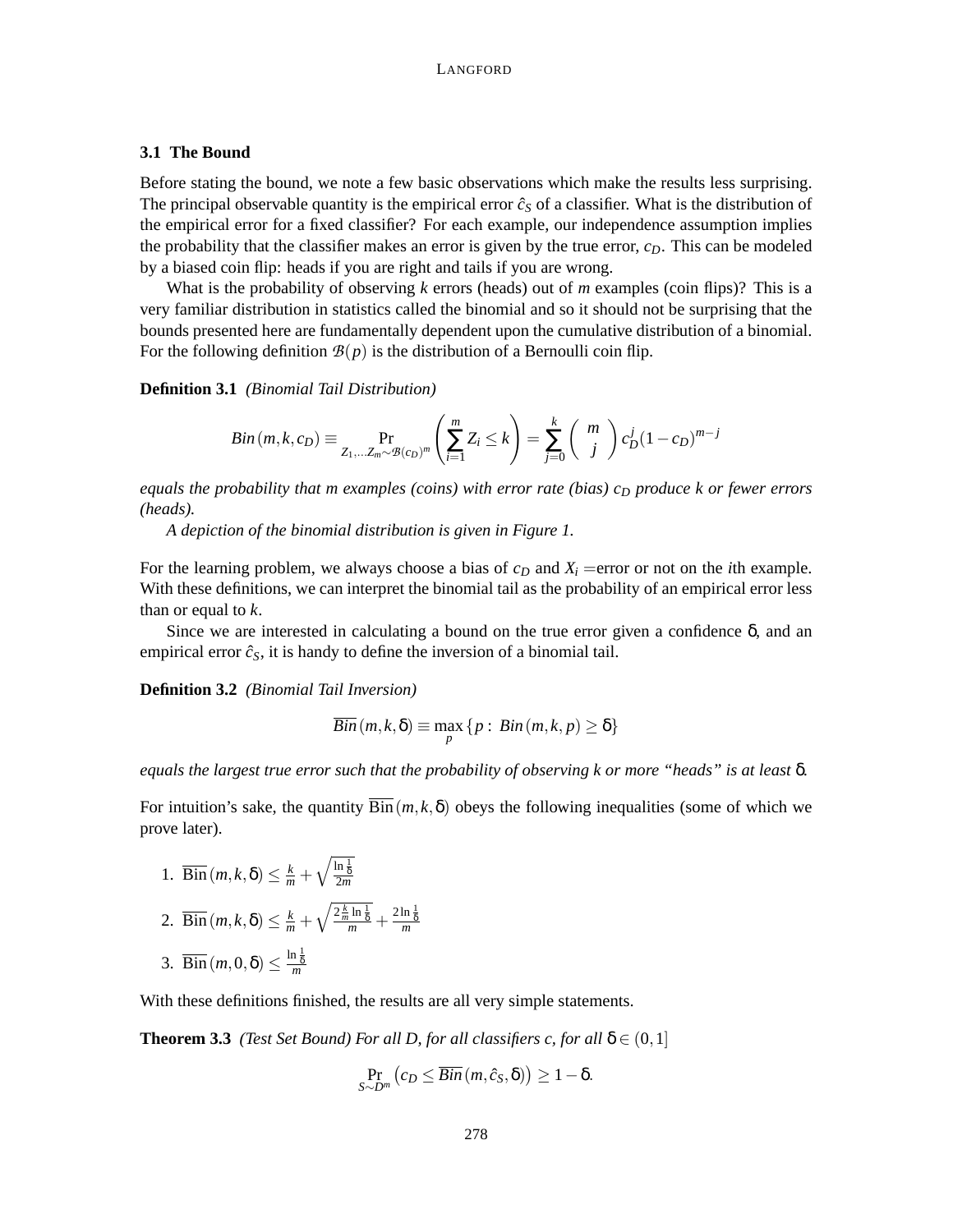

Figure 2: A graphical depiction of the test set bound. The first graph depicts several possible binomials given their true error rates. The second depicts several binomials, each with a tail cut. The third figure shows the binomials consistent with the tail cut and observed test error. The worst case over all true error rates is the consistent binomial with the largest bias.

Note that *m* in this equation is  $m_{\text{test}} = |S_{\text{test}}|$ , the size of the test set.

**Proof** (pictorially in 2) The proof is just a simple identification with the binomial. For any distribution over  $(x, y)$  pairs and any classifier *c*, there exists some probability  $c<sub>D</sub>$  that the classifier predicts incorrectly. We can regard this event as a coin flip with bias *cD*. Since each example is picked independently, the distribution of the empirical error is a binomial distribution.

Whatever our true error  $c_D$  is, with probability  $1 - \delta$  the observation  $\hat{c}_S$  will not fall into a tail of size δ. Assuming (correctly with probability  $1-\delta$ ) that the empirical error is not in the binomial tail, we can constrain (and therefore bound) the value of the true error  $c_0$ . tail, we can constrain (and therefore bound) the value of the true error *cD*.

The test set bound is, essentially, perfectly tight. For any classifier with a sufficiently large true error, the bound is violated exactly a  $\delta$  portion of the time.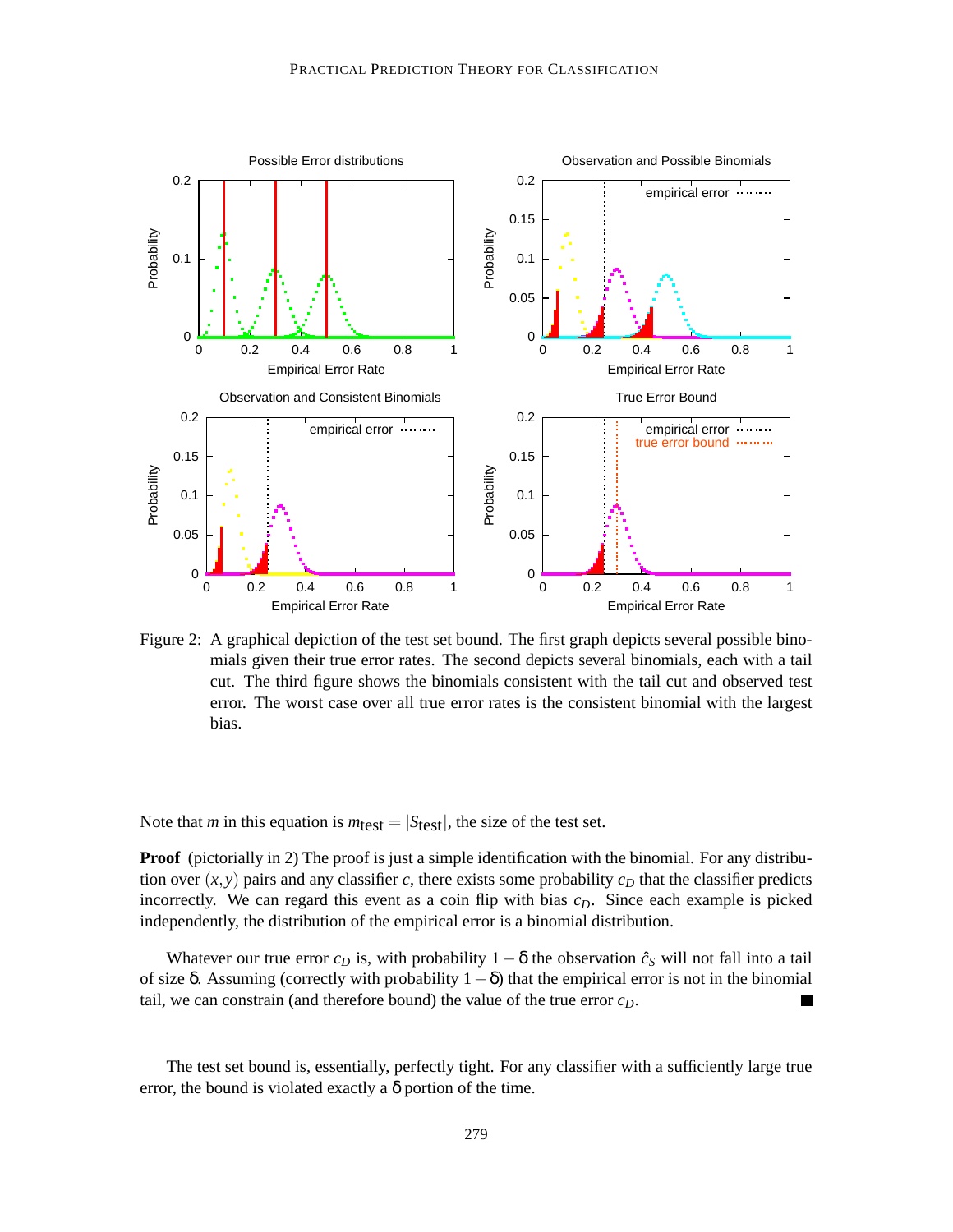

Figure 3: A graph suggesting  $e^{-\epsilon m} \ge (1 - \epsilon)^m$ .

## 3.1.1 APPROXIMATIONS

There are several immediate corollaries of the test set bound (3.3) which are more convenient when a computer is not handy. The first corollary applies to the limited "realizable" setting where you happen to observe 0 test errors.

**Corollary 3.4** *(Realizable Test Set Bound) For all D, For all classifiers c, for all*  $\delta \in (0,1]$ 

$$
\Pr_{S \sim D^m} \left( \hat{c}_S = 0 \Rightarrow c_D \le \frac{\ln \frac{1}{\delta}}{m} \right) \ge 1 - \delta.
$$

**Proof** Specializing the test set bound (Theorem 3.3) to the zero empirical error case, we get

$$
Bin(m, 0, \varepsilon) = (1 - \varepsilon)^m \le e^{-\varepsilon m}.
$$

Setting this equal to  $\delta$  and solving for  $\epsilon$  gives us the result. The last inequality can be most simply motivated by comparing graphs as in figure 3.

 $\blacksquare$ 

Approximations which hold for arbitrary (nonzero) error rates rely upon the Chernoff bound which we state next, for completeness. For this bound (and it's later applications) we overload the definition of KL-divergence so it applies to two  $p, q \in [0, 1]$  variables.

**Definition 3.5** *(KL-divergence overload)*  $KL_+(q||p) = q \log \frac{q}{p} + (1-q) \log \frac{1-q}{1-p}$  for  $p > q$  and 0 *otherwise.*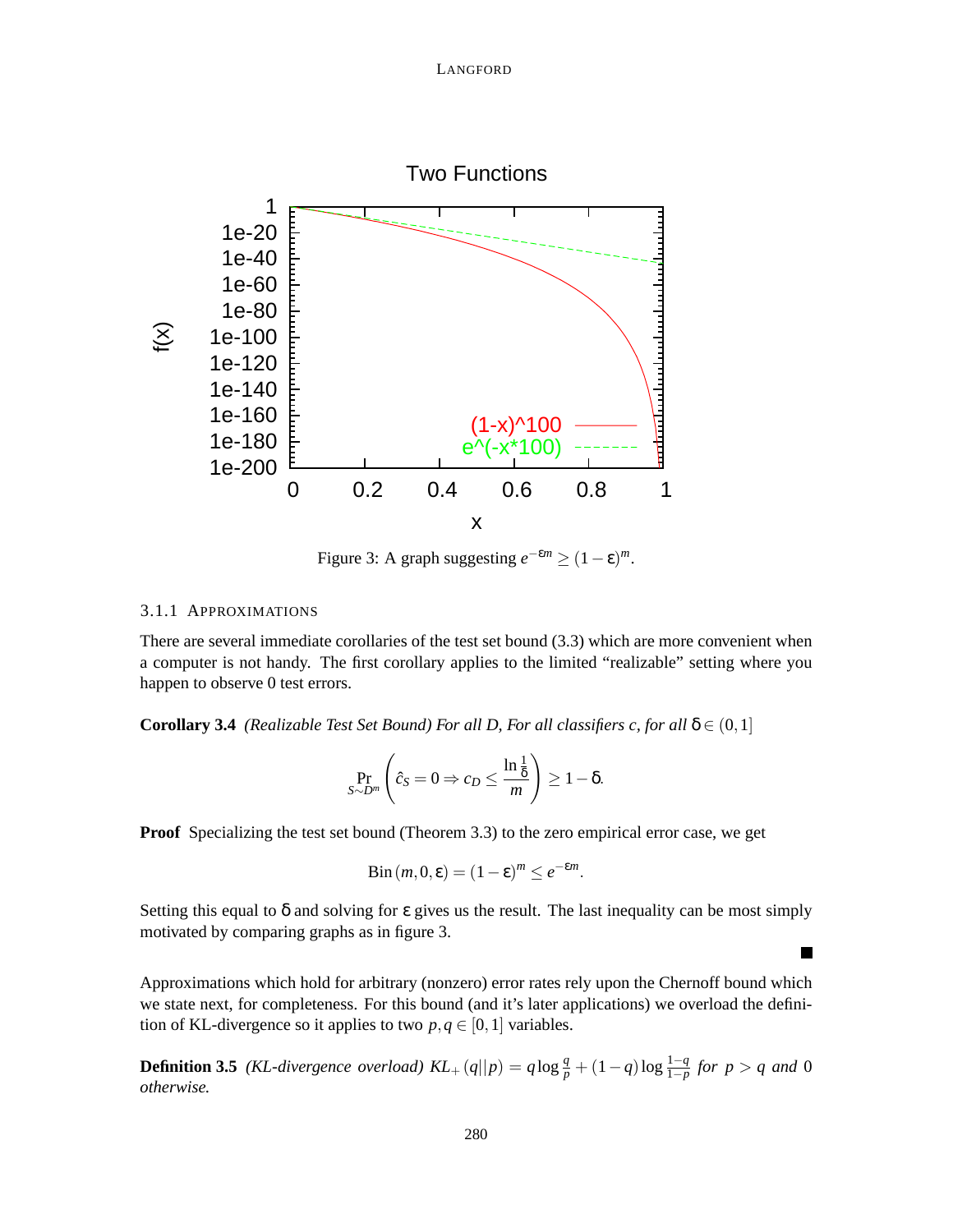**Lemma 3.6** *(Relative Entropy Chernoff Bound)*<sup>2</sup> *For*  $\frac{k}{m}$  < *p*:

$$
Bin(m,k,p) \leq e^{-mKL_+(\frac{k}{m}||p)}.
$$

**Proof** (Originally from (Chernoff, 1952). The proof here is based on (Seung).) For all  $\lambda > 0$ , we have

$$
\mathrm{Bin}\left(m,k,p\right)=\Pr_{X^m\sim p^m}\left(\sum_{i=1}^m X_i\leq k\right)=\Pr_{X^m\sim p^m}\left(e^{-m\lambda\frac{1}{m}\sum_{i=1}^m X_i}\geq e^{-m\lambda\frac{k}{m}}\right).
$$

Using Markov's inequality ( $X \ge 0$ ,  $EX = \mu$ ,  $\Rightarrow Pr(X \ge \delta) \le \frac{\mu}{\delta}$  $\frac{\mu}{\delta}$ ), this must be less than or equal to

$$
\frac{E_{X^m\sim p^m}e^{-\lambda\sum_{i=1}^m X_i}}{e^{-\lambda k}}.
$$

Using independence, this expression is equal to

$$
e^{\lambda k}\left( pe^{-\lambda}+(1-p)\right)^m,
$$

and rewriting, we get

 $e^{mf(\lambda)},$ 

where  $f(\lambda) = \lambda \frac{k}{m} + \ln (pe^{-\lambda} + 1 - p)$ .

 $\lambda$  is a free parameter which can be optimized to find the tightest possible bound. To find the optimal value, find  $\lambda^*$  so that  $f'(\lambda^*) = 0$ .

$$
0 = f'(\lambda^*) = \frac{k}{m} - \frac{pe^{-\lambda^*}}{pe^{-\lambda^*} + 1 - p}
$$

$$
\Rightarrow \frac{\frac{k}{m}}{p} \left( pe^{-\lambda^*} + 1 - p \right) = e^{-\lambda^*}
$$

$$
\Rightarrow \frac{\frac{k}{m}}{p} (1 - p) = \left( 1 - \frac{k}{m} \right) e^{-\lambda^*}
$$

$$
\Rightarrow e^{\lambda^*} = \frac{p \left( 1 - \frac{k}{m} \right)}{\frac{k}{m} (1 - p)},
$$

which is valid for  $p > \frac{k}{n}$  $\frac{k}{m}$ . Using this, we get

$$
f(\lambda^*) = \frac{k}{m} \ln \frac{p\left(1 - \frac{k}{m}\right)}{\frac{k}{m}(1 - p)} + \ln \left(\frac{1 - p}{1 - \frac{k}{m}}\right)
$$

$$
= \frac{k}{m} \ln \frac{p}{\frac{k}{m}} + \left(1 - \frac{k}{m}\right) \ln \left(\frac{1 - p}{1 - \frac{k}{m}}\right) = -\text{KL}\left(\frac{k}{m}||p\right).
$$

Using the Chernoff bound, we can loosen the test set bound to achieve a more analytic form.

٠

<sup>2.</sup> The closely related Hoeffding bound (Hoeffding, 1963) makes the same statement for sums of [0,1] random variables.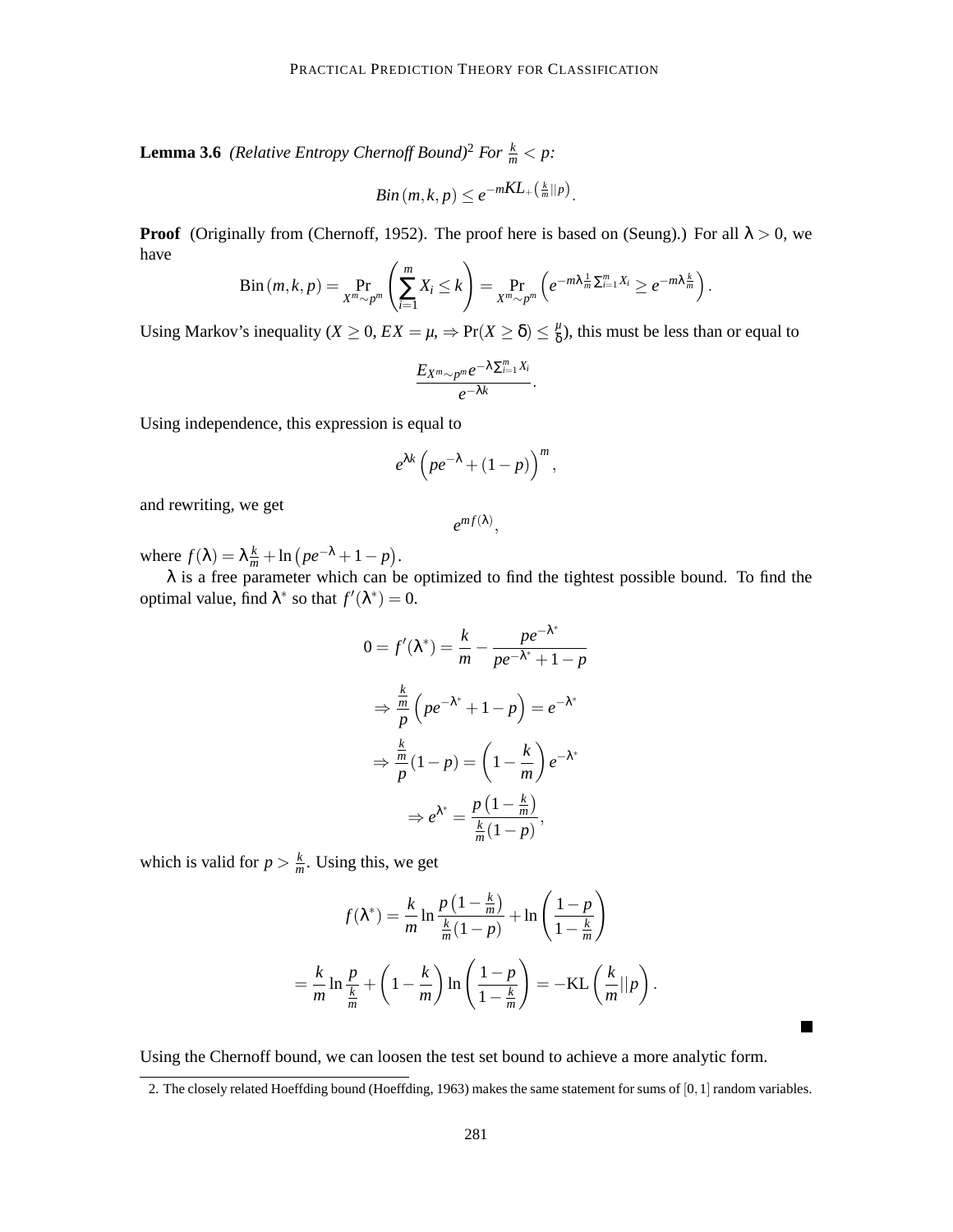**Corollary 3.7** *(Agnostic Test Set Bound) For all D, for all classifiers c, for all*  $\delta \in (0,1]$ 

$$
\Pr_{S \sim D^m} \left( KL \left( \frac{\hat{c}_S}{m} || c_D \right) \leq \frac{\ln \frac{1}{\delta}}{m} \right) \geq 1 - \delta.
$$

**Proof** Loosening the test set bound (theorem 3.3) with the Chernoff approximation for  $\frac{k}{m} < c_D$  we get

$$
\mathrm{Bin}\left(m,k,c_D\right) \leq e^{-m\mathrm{KL}\left(\frac{k}{m}||c_D\right)}.
$$

Setting this equal to  $\delta$ , and solving for  $\varepsilon$  gives the result.

The agnostic test set bound can be further loosened by bounding the value of  $KL(q||p)$ .

**Corollary 3.8** *(Agnostic Test Set Bound II) For all classifiers c, for all*  $\delta \in (0,1]$ 

$$
\Pr_{S \sim D^m} \left( c_D \le \frac{\hat{c}_S}{m} + \sqrt{\frac{\ln \frac{1}{\delta}}{2m}} \right) \ge 1 - \delta.
$$

**Proof** Use the approximation

$$
KL\left(\frac{k}{m}||c_D\right) \ge 2(c_D - \frac{k}{m})^2
$$

with the Chernoff bound and test set bounds to get the result.

The differences between the agnostic and realizable case are fundamentally related to the decrease in the variance of a binomial as the bias (i.e. true error) approaches 0. Note that this implies using the exact binomial tail calculation can result in *functional* (rather than merely constant) improvements on the above corollary.

## 3.1.2 A TEST SET LOWER BOUND

The true error can be lower bounded using a symmetric application of the same techniques.

**Theorem 3.9** *(Test Set Lower Bound) For all classifiers, c, for all*  $\delta \in (0,1]$ 

$$
\Pr_{S \sim D^m} \left( c_D \ge \min_p \left\{ p : 1 - Bin(m, \hat{c}_S, p) \ge \delta \right\} \right) \ge 1 - \delta.
$$

The proof is completely symmetric. Note that both bounds hold with probability  $1 - 2\delta$  since  $Pr(A \text{ or } B) \leq Pr(A) + Pr(B)$ . This is particularly convenient when the square-root version of the Chernoff approximation is used in both directions to get

$$
\forall c \Pr_{S \sim D^m} \left( \left| c_D - \frac{\hat{c}_S}{m} \right| \le \sqrt{\frac{\ln \frac{2}{\delta}}{2m}} \right) \ge 1 - \delta.
$$

**Example 3** *(continued) let*  $\delta = 0.1$ *. Using the square root Chernoff bound with*  $\hat{c}_s = 38$  *out of* 100 *examples, we get the confidence interval*  $c<sub>D</sub> \in [0.26, 0.50]$ *. Using an exact calculation for the binomial tail, we get*  $c_D \in [0.30, 0.47]$ *. In general, as the observed error moves toward* 0*, the exact calculation provides a tighter confidence interval than the agnostic approximation.*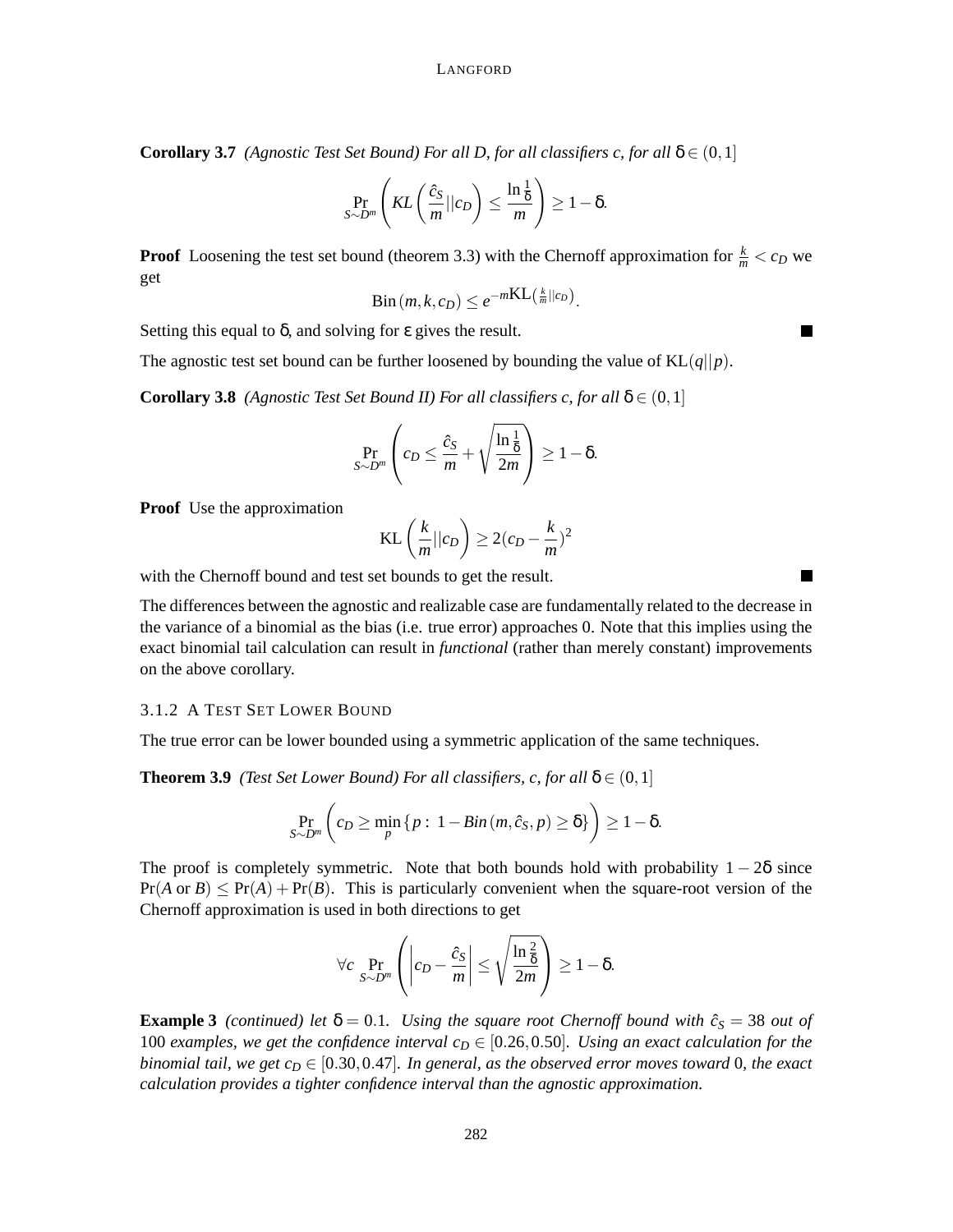## 3.1.3 THE STATE OF THE ART

Although the test set bound is very well understood, the same cannot be said of other testing methods. Only weak general results in this model are known for some variants of cross validation (see Blum et al., 1999). For specific learning algorithms (such as nearest neighbor), stronger results are known (see Devroye et al., 1996). There are a wide range of essentially unanalyzed methods and a successful analysis seems particularly tricky although very worthwhile if completed.

### **3.2 Test Set Bound Implications**

There are some common practices in machine learning which can be improved by application of the test set bound. When attempting to calculate a confidence interval on the true error rate given the test set, many people follow a standard statistical prescription:

- 1. Calculate the empirical mean  $\hat{\mu} = \frac{\hat{c}_{s}}{m} = \frac{1}{m} \sum_{i=1}^{m} I(h(x_i) \neq y_i)$ .
- 2. Calculate the empirical variance  $\hat{\sigma}^2 = \frac{1}{m-1} \sum_{i=1}^m (I(c(x_i) = y_i) \hat{\mu})^2$ .
- 3. Pretend that the distribution is Gaussian with the above variance and construct a confidence interval by cutting the tails of the Gaussian cumulative distribution at the  $2\hat{\sigma}$  (or some other) point.

This approach is motivated by the fact that for any *fixed* true error rate, the distribution of the observed accuracy behaves like a Gaussian *asymptotically.* Here, asymptotically means "in the limit as the number of test examples goes to infinity".

The problem with this approach is that it leads to fundamentally misleading results as shown in Figure 4. To construct this figure, a collection of discrete (aka "nominal") feature datasets from the UCI machine learning database were split into training and test sets. A decision tree classifier was learned on each training set and then evaluated on the held-out test set.

This "misleading" is both pessimistic and (much worse) optimistic. The pessimism can be seen by intervals with boundaries less than 0 or greater than 1 and the optimism by observing what happens when the test error is 0. When we observe perfect classification, our confidence interval should *not* have size 0 for any finite *m*.

The basic problem with this approach is that the binomial distribution is not similar to a Gaussian when the error rate is near 0. Since our goal is finding a classifier with a small true error, it is essential that the means we use to evaluate classifiers work in this regime. The test set bound can satisfy this requirement (and, in fact, operates well for all true error regimes).

- 1. The test set bound approach is *never* optimistic.
- 2. The test set bound based confidence interval always returns an upper and lower bound in  $[0,1]$ .

The 2 $\hat{\sigma}$  method is a relic of times when computational effort was expensive. It is now simple and easy to calculate a bound based upon the cumulative distribution of the binomial (see Langford).

The test set bound can be thought of as a game where a "Learner" attempts to convince a reasonable "Verifier" of the amount of learning which has occurred. Pictorially we can represent this as in Figure 5.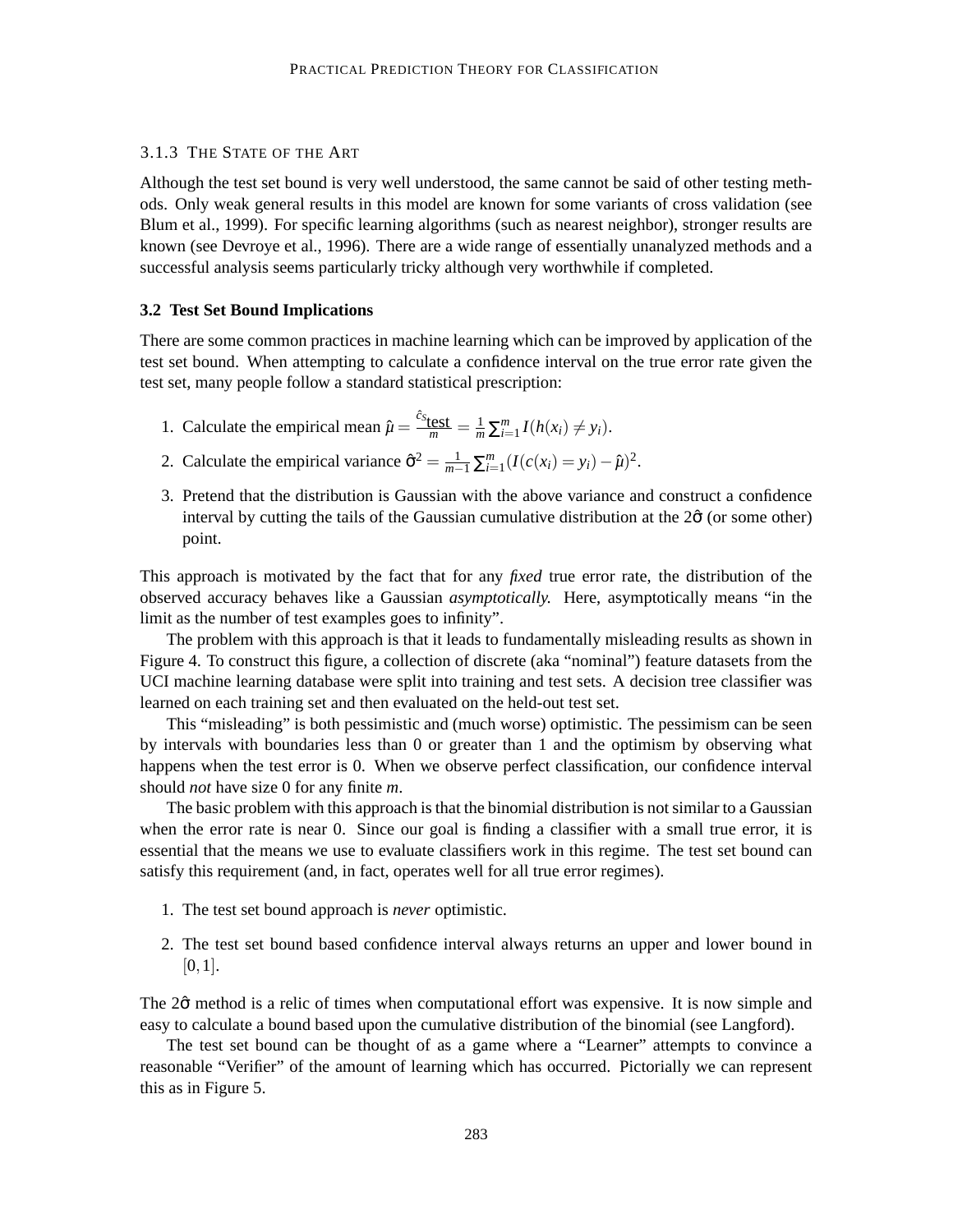

Figure 4: This is a graph of the confidence intervals implied by the test set bound (theorem 3.3) on the left, and the approximate confidence intervals implied using the common two sigma rule motivated by asymptotic normality on the right. The upper bounds of the test set bound have  $\delta = 0.025$  failure rate, so as to be comparable with the 2-sigma approach. The test set bound is better behaved as the confidence interval is confined to the interval [0, 1] and is never over-optimistic.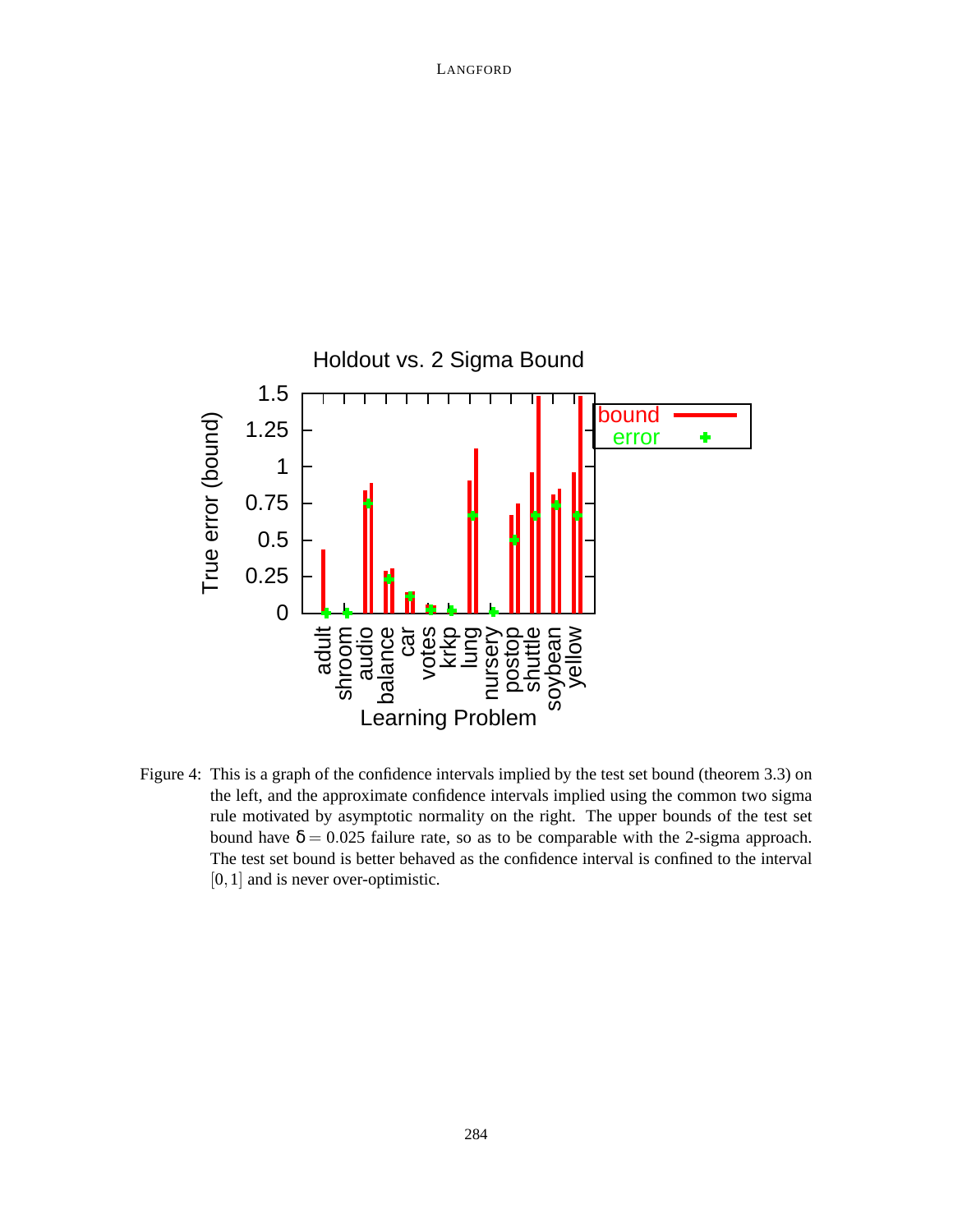

Figure 5: For this diagram "increasing time" is pointing downwards. The only requirement for applying this bound is that the learner must commit to a classifier without knowledge of the test examples. A similar diagram for train set bounds is presented later (and is somewhat more complicated). We can think of the bound as a technique by which the "Learner" can convince the "Verifier" that learning has occurred (and the degree to which it has occurred). Each of the proofs can be thought of as a communication protocol for an interactive proof of learning by the Learner.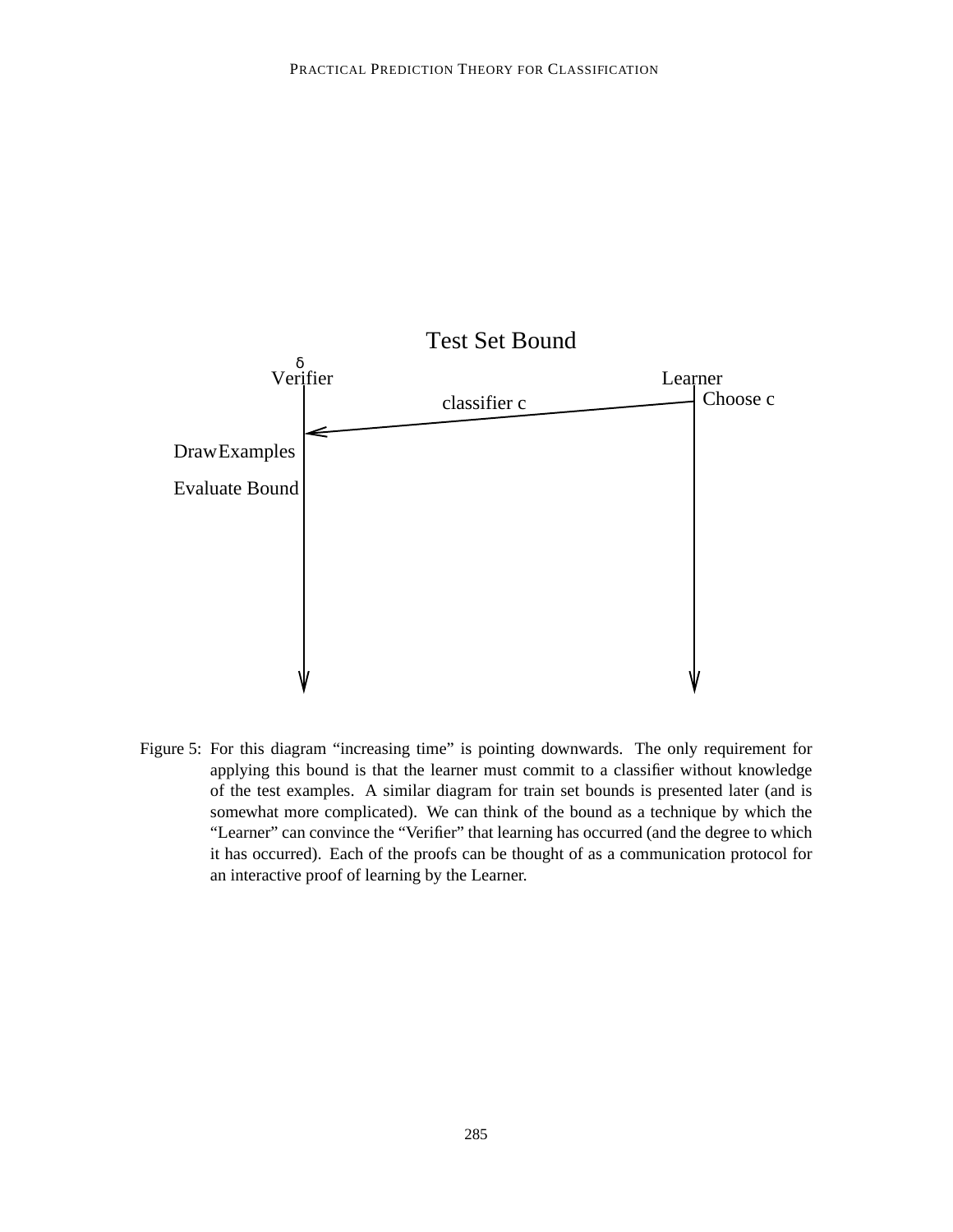## **4. The Occam's Razor Bound**

Given that the simple test set bound works well, why do we need to engage in further work? There is one serious drawback to the test set technique—it requires  $m_{\text{test}}$  otherwise unused examples. An extra *m*<sub>test</sub> examples for the training set decreases the true error of the learned hypothesis to 0 from 0.5 for some natural learning algorithm/learning problem pairs. This loss of performance due to holding out examples is very severe.

There is another reason why training set based bounds are important. Many learning algorithms implicitly assume that the train set accuracy "behaves like" the true error in choosing the hypothesis. With an inadequate number of training examples, there may be very little relationship between the behavior of the train set accuracy and the true error. Training set based bounds can be used *in* the training algorithm and can provide insight into the learning problem itself.

This section is organized into three subsections.

- 1. Subsection 4.1 states and proves the Occam's Razor bound.
- 2. Subsection 4.2 proves that the Occam's Razor bound cannot be improved in general.
- 3. Subsection 4.3 discusses implications of the Occam's Razor bound and shows results for its application.

## **4.1 The Occam's Razor Bound**

This Occam's Razor bound (Blumer et al., 1987; McAllester, 1999) in more approximate forms has appeared elsewhere. We use "prior" (with quotes) here because it is an arbitrary probability distribution over classifiers and not necessarily a Bayesian prior. The distinction is important, because the theory holds regardless of whether or not a Bayesian prior is used.

**Theorem 4.1** *(Occam's Razor Bound) For all D, for all "priors" P*(*c*) *over the classifiers c, for all*  $\delta \in (0,1]$ .

$$
\Pr_{S \sim D^m} (\forall c : c_D \leq \overline{Bin} (m, \hat{c}_S, \delta P(c))) \geq 1 - \delta
$$

The application of the Occam's Razor bound is somewhat more complicated than the application of the test set bound. Pictorially, the protocol for bound application is given in Figure 6. It is very important to notice that the "prior"  $P(c)$  must be selected *before* seeing the training examples. **Proof** (pictorially in Figure 7) First, note that if  $P(c) = 0$ , then  $\overline{Bin}(m, \hat{c}_S, 0) = 1$  and the bound is always valid. The remainder of this proof applies to the countable set of *c* satisfying  $P(c) > 0$ .

The proof starts with the test set bound:

$$
\forall c \ \Pr_{S \sim D^m} \left( c_D \le \overline{\text{Bin}} \left( m, \hat{c}_S, \delta P(c) \right) \right) \ge 1 - \delta P(c)
$$

Negating this statement, we get

$$
\forall c \ \Pr_{S \sim D^m} (c_D > \overline{\mathrm{Bin}}(m, \hat{c}_S, \delta P(c)) < \delta P(c)
$$

then, we apply the union bound in a nonuniform manner. The union bound says that  $Pr(A \text{ or } B)$  $Pr(A) + Pr(B)$ . Applying the union bound to every classifier with a positive measure gives a total probability of failure of

$$
\sum_{c:P(c)>0} \delta P(c) = \delta \sum_{c:P(c)>0} P(c) = \delta
$$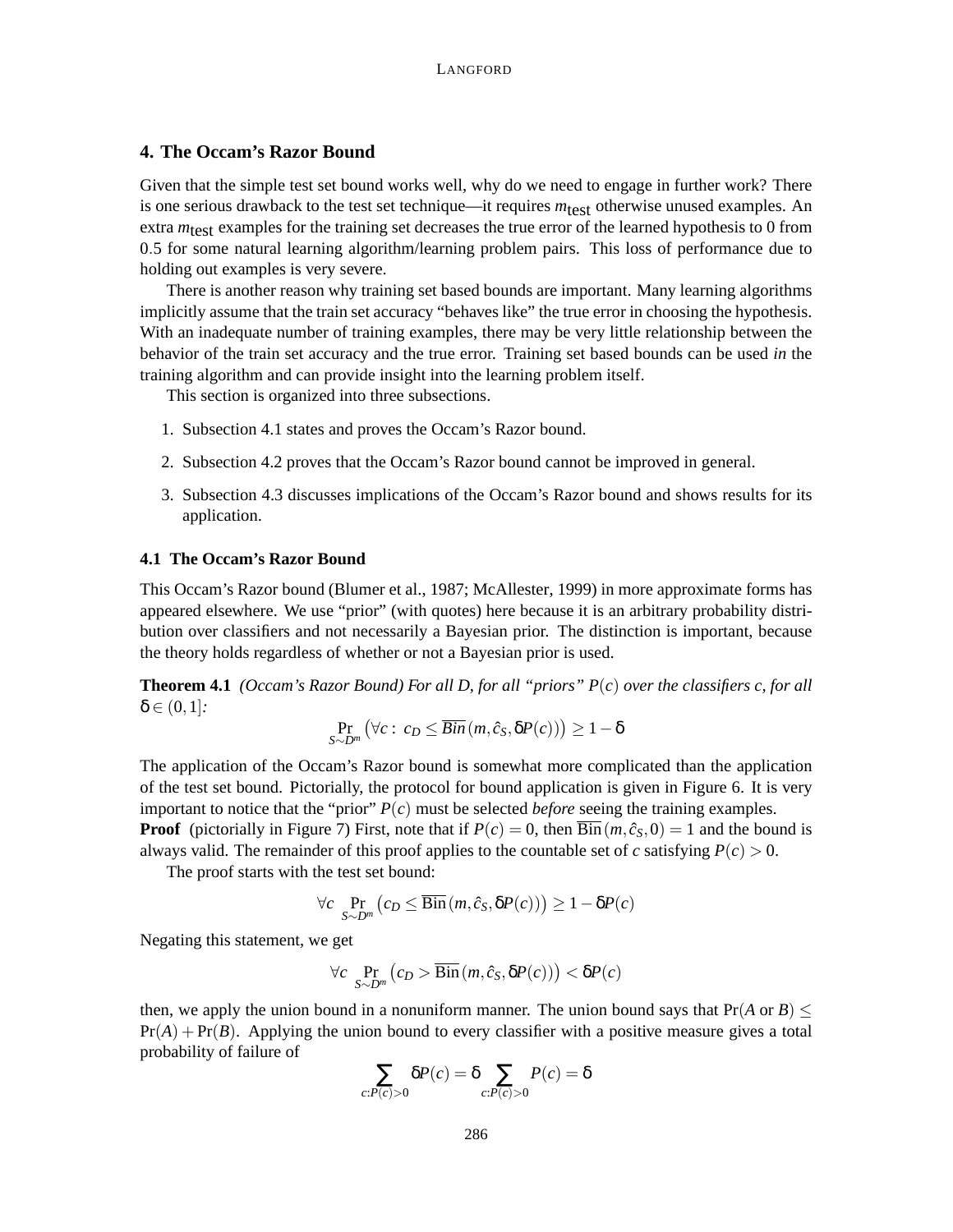

Figure 6: In order to apply the Occam's Razor bound it is necessary that the choice of "prior" be made before seeing any training examples. Then, the bound is calculated based upon the chosen classifier. Note that it *is* "legal" to chose the classifier based upon the prior  $P(c)$ as well as the empirical error  $\hat{c}_s$ .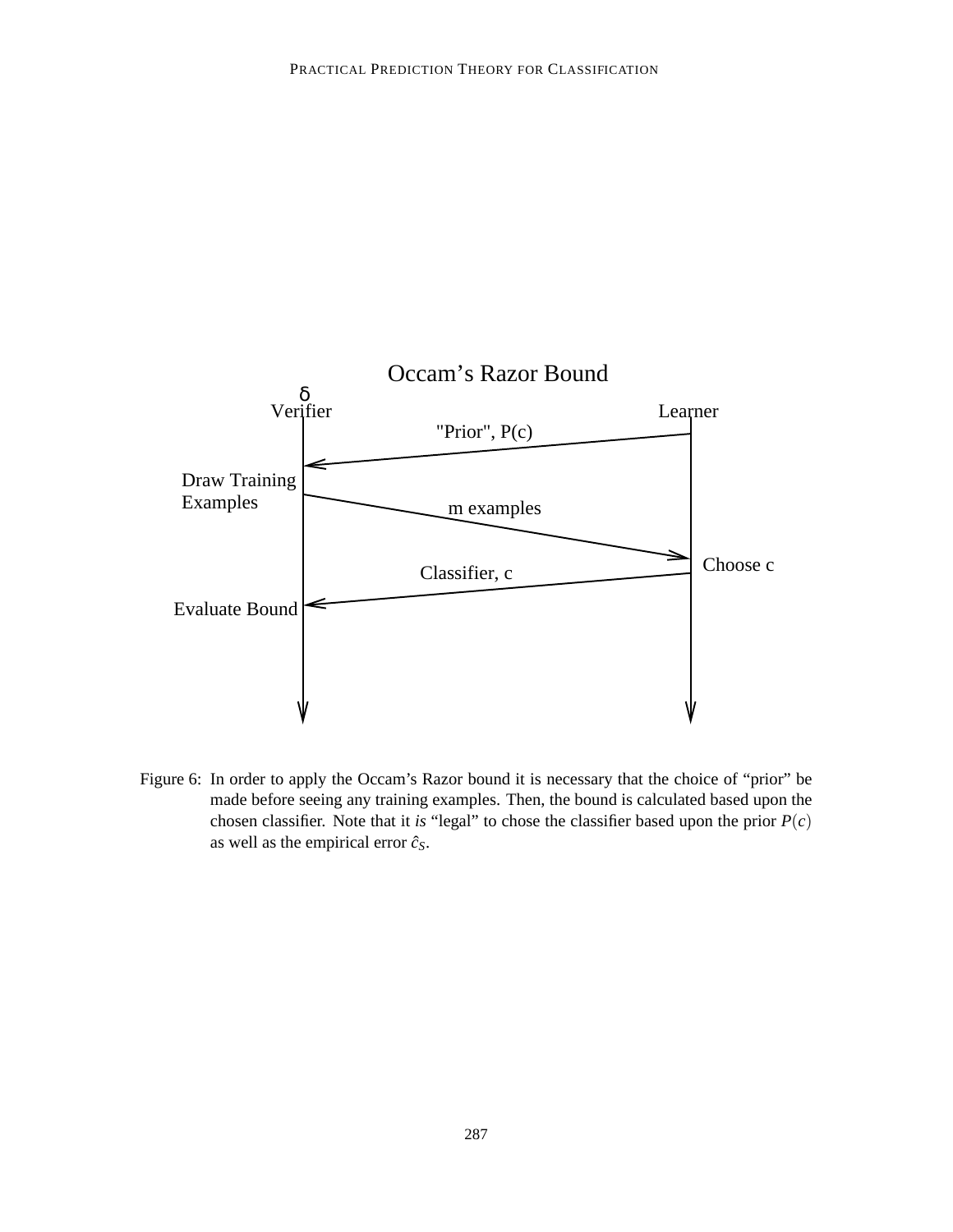

Figure 7: The sequence of pictures is the pictorial representation of the proof of the Occam's Razor Bound. The first figure shows a set of classifiers, each with a tail cut of some varying depth. The second picture shows an observed training error and the possible binomial distributions for a chosen classifier. The third picture shows the true errors which are consistent with the observation and the tail cuts. The fourth picture shows the true error bound.

which implies

$$
\Pr_{S \sim D^m} (\exists c : c_D > \overline{\text{Bin}}(m, \hat{c}_S, \delta P(c))) < \delta.
$$

 $\blacksquare$ 

Negating this again completes the proof.

## 4.1.1 OCCAM'S RAZOR COROLLARIES

Just as with the test set bound, we can relax the Occam's Razor bound (Theorem 4.1) with the Chernoff approximations to get a somewhat more tractable expression.

**Corollary 4.2** *(Chernoff Occam's Razor Bound) For all D, for all "priors" P*(*c*) *over classifiers, for all*  $\delta \in (0,1]$ *:* 

$$
\Pr_{S \sim D^m} \left( \forall c : c_D \le \frac{\hat{c}_S}{m} + \sqrt{\frac{\ln \frac{1}{P(c)} + \ln \frac{1}{\delta}}{2m}} \right) \ge 1 - \delta
$$

**Proof** Approximate the binomial tail with the Chernoff Bound (lemma 3.6).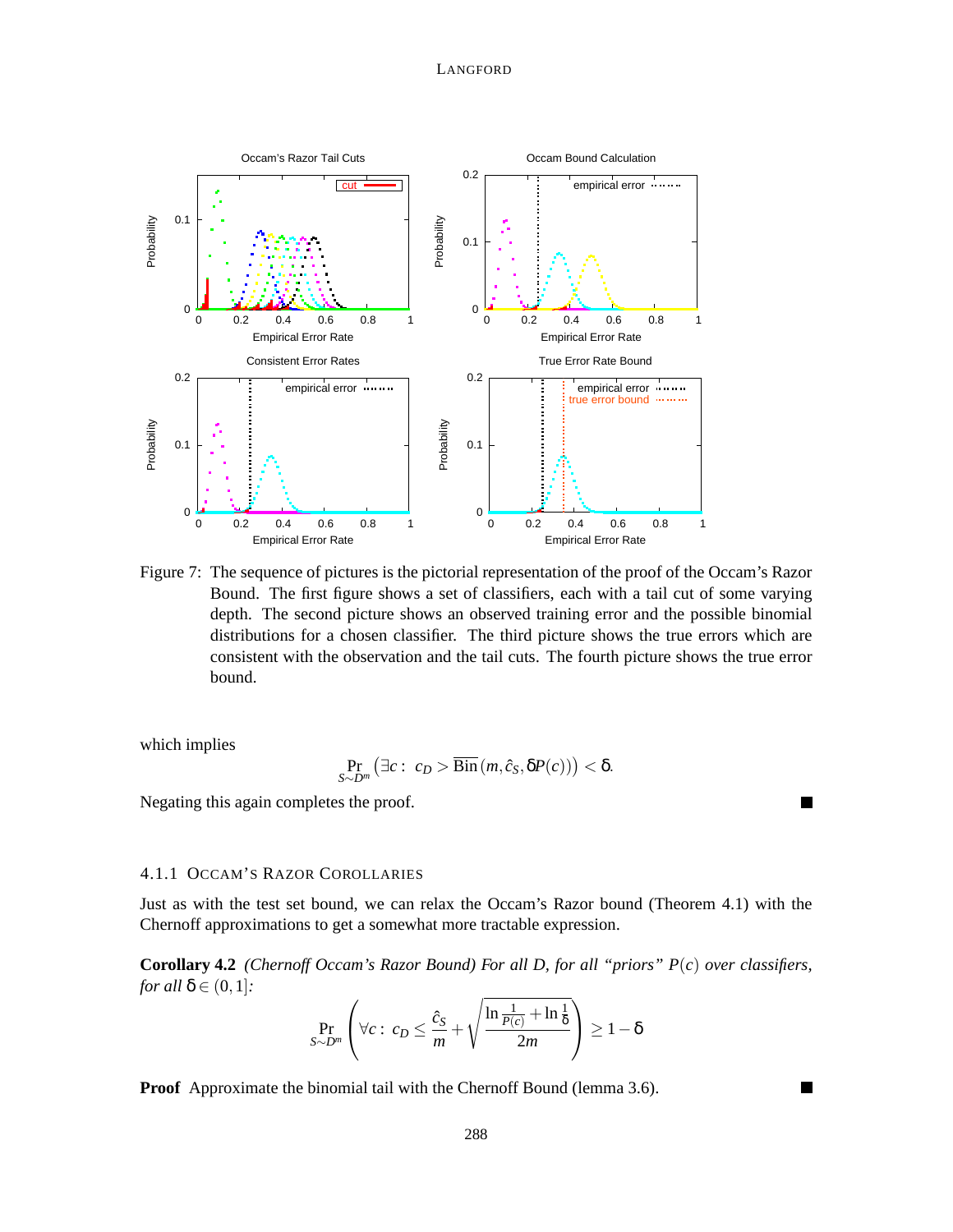Many people are more familiar with a degenerate form of this bound where  $P(c) = \frac{1}{|H|}$  and *H* is some set of classifiers. In that case, simply replace  $\ln \frac{1}{P(c)}$  with  $\ln |H|$ . The form presented here is both more general and necessary if the bound is to be used in practice.

Other corollaries as in Section 3.1.1 exist for the Occam's Razor bound. In general, just substitute  $\delta \rightarrow \delta P(c)$ .

### 4.1.2 OCCAM'S RAZOR LOWER BOUND

Just as for the test set bound, a lower bound of the same form applies.

**Theorem 4.3** *(Occam's Razor Lower Bound) For all D, for all "priors" P*(*c*) *over the classifiers, c, for all* δ ∈  $(0,1)$ *:* 

$$
\Pr_{S \sim D^m} \left( \forall c : c_D \ge \min_p \{ p : 1 - Bin(m, \hat{c}_S, p) \ge \delta P(c) \} \right) \ge 1 - \delta.
$$

**Example 4** *(continued) Suppose that instead of having* 100 *test examples, we had* 100 *train examples. Also suppose that before seeing the train examples, we committed to*  $P(c) = 0.1$  *for c the constant classifier which predicts "no rain". Then, the Chernoff approximations of the upper and lower bound give the interval, c*<sub>D</sub> ∈ [0.22, 0.54]*. With an exact calculation, we get c*<sub>D</sub> ∈ [0.26, 0.51].

### 4.1.3 THE STATE OF THE ART

A very large amount of work has been done on train set bounds. In addition to those included here, there are:

- 1. Reinterpretations of uniform convergence (Vapnik and Chervonenkis, 1971) results for continuously parameterized classifiers.
- 2. Reinterpretations of PAC convergence (Valiant, 1984) results.
- 3. Shell bounds (Langford and McAllester, 2000) which take advantage of the distribution of true error rates on classifiers.
- 4. Train and test bounds (Langford, 2002) which combine train set and test set bounds.
- 5. (Local) Rademacher complexity (Bartlett et al., 2004) results which take advantage of the error geometry of nearby classifiers.

... and many other results.

Of this large amount of work only a small fraction has been shown to be useful on real-world learning algorithm/learning problem pairs. The looseness of train set based bounds often precludes analytical use.

#### **4.2 The Occam's Razor Bound is Sometimes Tight**

The question of tightness for train set bounds is important to address, as many of them have been extremely loose. The simplest method to address this tightness is constructive: exhibit a learning problem/algorithm pair for which the bound is almost achieved. For the test set bound, this is trivial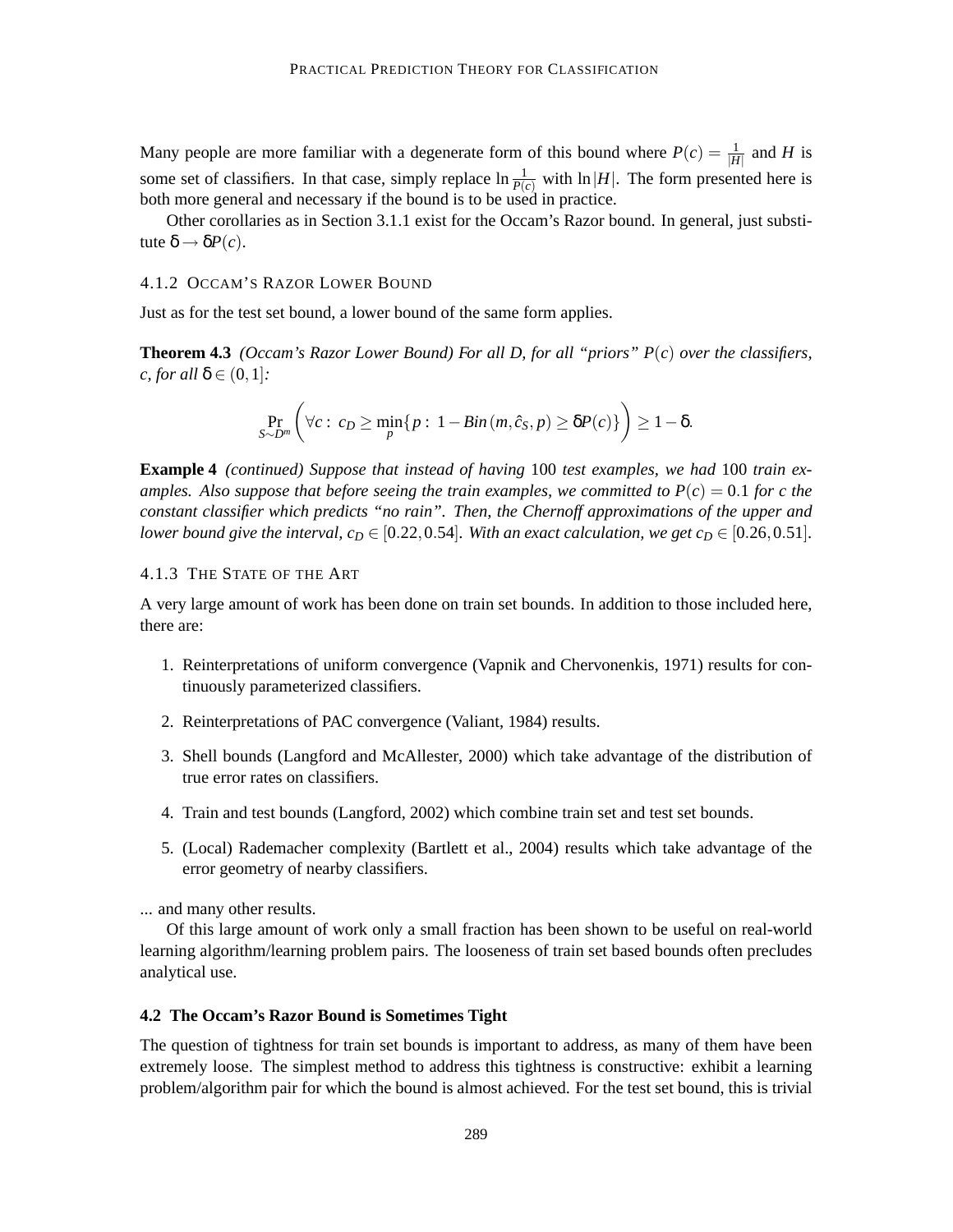as any classifier with a large enough true error will achieve the bound. For the train set bound, this is not so trivial.

How tight is the Occam's Razor bound (4.1)? The answer is *sometimes* tight. In particular, we can exhibit a set of learning problems where the Occam's Razor bound can not be made significantly tighter as a function of the observables,  $m$ ,  $\delta$ ,  $P(c)$ , and  $\hat{c}_s$ . After fixing the value of these quantities we construct a learning problem exhibiting this near equivalence to the Occam's Razor bound.

**Theorem 4.4** *(Occam's Razor tightness) For all P*(*c*)*, m, k,* δ *there exists a learning problem D and algorithm such that:*

$$
\Pr_{S \sim D^m} (\exists c : \hat{c}_S \le k \text{ and } c_D \ge \overline{Bin}(m, \hat{c}_S, \delta P(c))) \ge \delta - \delta^2.
$$

*Furthermore, if c*∗ *is the classifier with minimal training error, then:*

$$
\Pr_{S \sim D^m} (c_D^* \geq \overline{Bin} (m, \hat{c}_S^*, \delta P(c))) \geq \delta - \delta^2.
$$

Intuitively, this theorem implies that we can not improve significantly on the Occam's Razor bound (Theorem 4.1) without using extra information about our learning problem.

**Proof** The proof is constructive: we create a learning problem on which large deviations are likely. We start with a prior *P*(*c*), probability of error δ, *m*, and a targeted empirical error number, *k*. For succinctness we assume that  $P(c)$  has support on a finite set of size *n*.

To define the learning problem, let:  $X = \{0, 1\}^n$  and  $Y = \{0, 1\}$ .

The distribution *D* can be drawn by first selecting *Y* with a single unbiased coin flip, and then choosing the *i*th component of the vector *X* independently,  $Pr((X_1, ..., X_n)|Y) = \prod_{i=1}^n Pr(X_i|Y)$ . The individual components are chosen so  $Pr(X_i = Y | Y) = Bin(m, k, \delta P(c)).$ 

The classifiers we consider just use one feature to make their classification:  $c_i(x) = x_i$ . The true error of these classifiers is given by:  $c_D = \overline{\text{Bin}}(m, k, \delta P(c))$ .

This particular choice of true errors implies that if any classifier has a too-small train error, then the classifier with minimal train error must have a too-small train error.

Using this learning problem, we know that:

$$
\forall c, \forall \delta \in (0,1]: \Pr_{S \sim D^m} (c_D \geq \overline{\text{Bin}}(m, \hat{c}_S, \delta P(c))) = \delta P(c)
$$

(negation)

$$
\Rightarrow \forall c, \forall \delta \in (0,1]: \Pr_{S \sim D^m} (c_D < \overline{\text{Bin}}(m, \hat{c}_S, \delta P(c))) = 1 - \delta P(c)
$$

(independence)

$$
\Rightarrow \forall \delta \in (0,1]: \Pr_{S \sim D^m} \left( \forall c \ c_D < \overline{\text{Bin}}\left(m, \hat{c}_S, \delta P(c)\right)\right) < \prod_c \left(1 - \delta P(c)\right)
$$

(negation)

$$
\Rightarrow \forall \delta \in (0,1]: \Pr_{S \sim D^m} (\exists c \ c_D \ge \overline{\text{Bin}} \ (m, \hat{c}_S, \delta P(c)) \ge 1 - \prod_c (1 - \delta P(c))
$$

$$
= \sum_{i=1}^n \delta P(c_i) \prod_{j < i} (1 - \delta P(c_j)) \ge \sum_{i=1}^n \delta P(c_i) (1 - \delta) = \delta - \delta^2
$$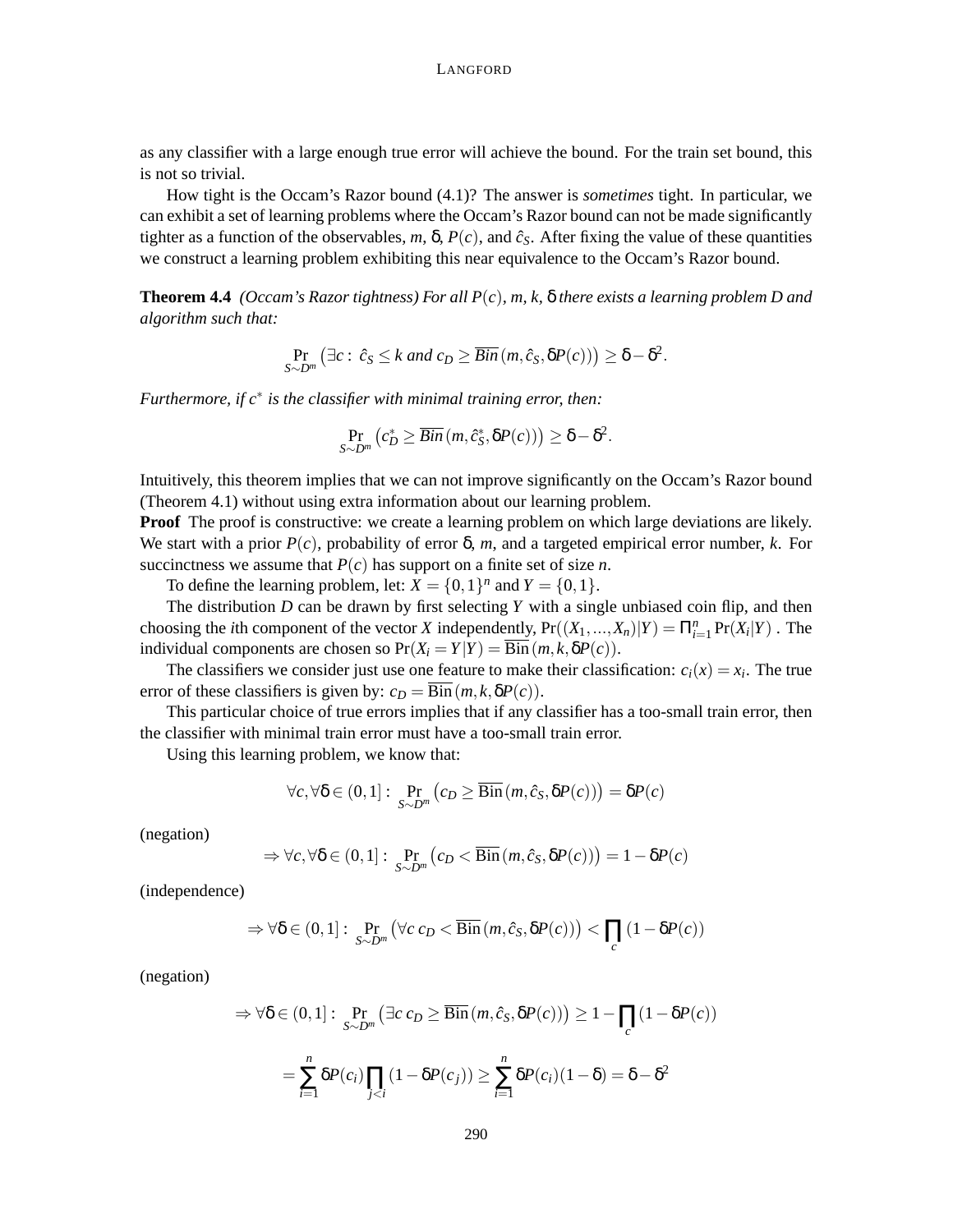

Figure 8: This is a plot comparing confidence intervals built based upon the test set bound (Theorem 3.3) with an 80%/20% train/test split on the left and the Occam's Razor bound (Theorem 4.1) with all data in the training set on the right. The Occam's razor bound is sometimes superior on the smaller data sets and always nonvacuous (in contrast to many other train set bounds).

where the last inequality follows from  $(1-a)(1-b) \geq 1-a-b$  for  $a, b \in [0,1]$ .

The lower bound theorem implies that we can not improve an Occam's Razor like statement. However, it is important to note that large improvements are possible if we use other sources of information. To see this, just note the case where every single classifier happens to be the same. In this case the "right" bound would the be the *test* set bound, rather than the Occam's Razor bound. The PAC-Bayes bound and the sample compression bound presented in the next sections use other sources of information. Another common source of information is specialization to classifiers of some specific sort.

## **4.3 Occam's Razor Bound Implications**

The Occam's Razor bound is strongly related to compression. In particular, for any self-terminating description language,  $d(c)$ , we can associate a "prior"  $P(c) = 2^{-|d(c)|}$  with the property that  $\sum_{c} P(c) \le$ 1. Consequently, short description length classifiers tend to have a tighter convergence and the penalty term,  $\ln \frac{1}{P(c)}$  is the number of "nats" (bits base e). For any language fixed before seeing the training sequence, classifiers with shorter description lengths have tighter bounds on the true error rate.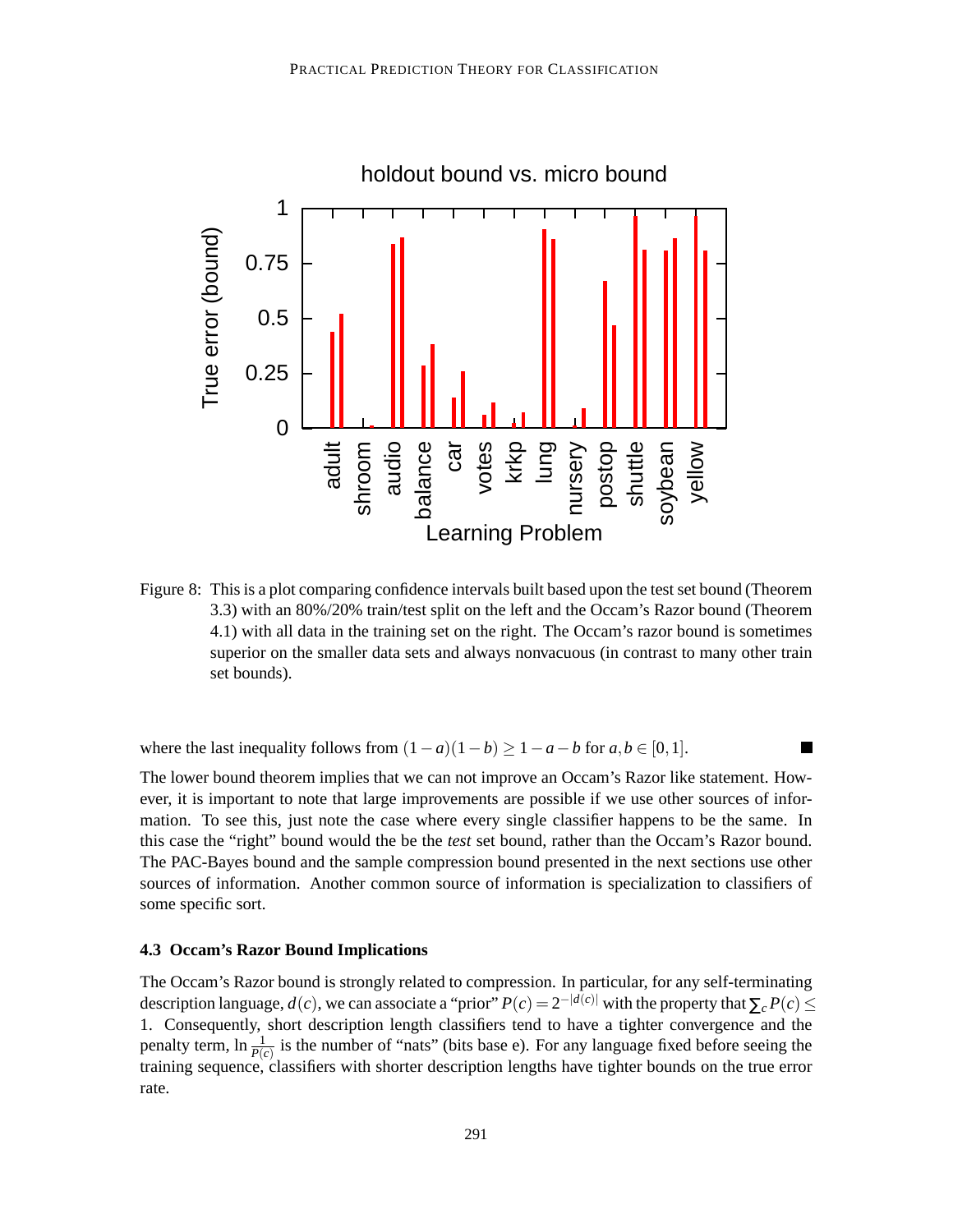One particularly useful description language to consider is the execution trace of a learning algorithm. If we carefully note the sequence of data-dependent choices which a learning algorithm makes, then the output classifier can be specified by a sequence such as "second choice, third choice, first choice, etc...." This is the idea behind microchoice bounds (Langford and Blum, 1999). Results for this approach are reported in Figure 8 and are strong enough to act as an empirical existence proof that Occam's Razor bounds can be made tight enough for useful application.

## **5. PAC-Bayes Bound**

The PAC-Bayes bound (McAllester, 1999) is particularly exciting because it can provide quantitatively useful results for classifiers with *real valued* parameters. This includes such commonly used classifiers as support vector machines and neural networks.<sup>3</sup> This section is divided into three parts:

- 1. Subsection 5.1 states and proves the PAC-Bayes Bound.
- 2. Subsection 5.2 shows that the PAC-Bayes Bound is nearly as tight as possible given the observations.
- 3. Subsection 5.3 discusses results from the application of the PAC-Bayes bound to support vector machines.

#### **5.1 The PAC-Bayes Bound**

The PAC-Bayes bound has been improved by tightening (Langford and Seeger, 2001) and then with a much simpler proof (Seeger, 2002) since it was originally stated. The statement and proof presented here incorporate these improvements and improve on them slightly.

The PAC-Bayes bound is dependent upon two derived quantities, an average true error:

$$
Q_D\equiv E_{c\sim Q}c_D
$$

and an average train error rate:

$$
\hat{Q}_S \equiv E_{c \sim Q} \frac{\hat{c}_S}{m}.
$$

These quantities can be interpreted as the train error rate and true error of the meta-classifier which chooses a classifier according to *Q* every time a classification is made. If we refer to this metaclassifier as *Q*, the notation for error rates is consistent with our earlier notation.

The "interactive proof of learning" viewpoint of the PAC-Bayes bound is shown in Figure 9. It is essentially the same as for the Occam's Razor bound except for the commitment to the metaclassifier *Q* rather than the classifier *c*.

**Theorem 5.1** *(PAC-Bayes Bound) For all D, for all "priors" P*(*c*) *over the classifiers c, for all*  $\delta \in (0,1]$ *:* 

$$
\Pr_{S \sim D^m} \left( \forall Q(c): KL_+\left(\hat{Q}_S || Q_D\right) \leq \frac{KL(Q||P) + \ln \frac{m+1}{\delta}}{m} \right) \geq 1 - \delta
$$

*where KL*( $Q||P$ ) =  $E_{c \sim Q}$  ln  $\frac{Q(c)}{P(c)}$  is the KL-divergence between Q and P.

<sup>3.</sup> There is a caveat here—the bound only applies to stochastic versions of the classifiers. However, the probability that the stochastic classifier differs from the classifier can be made very small.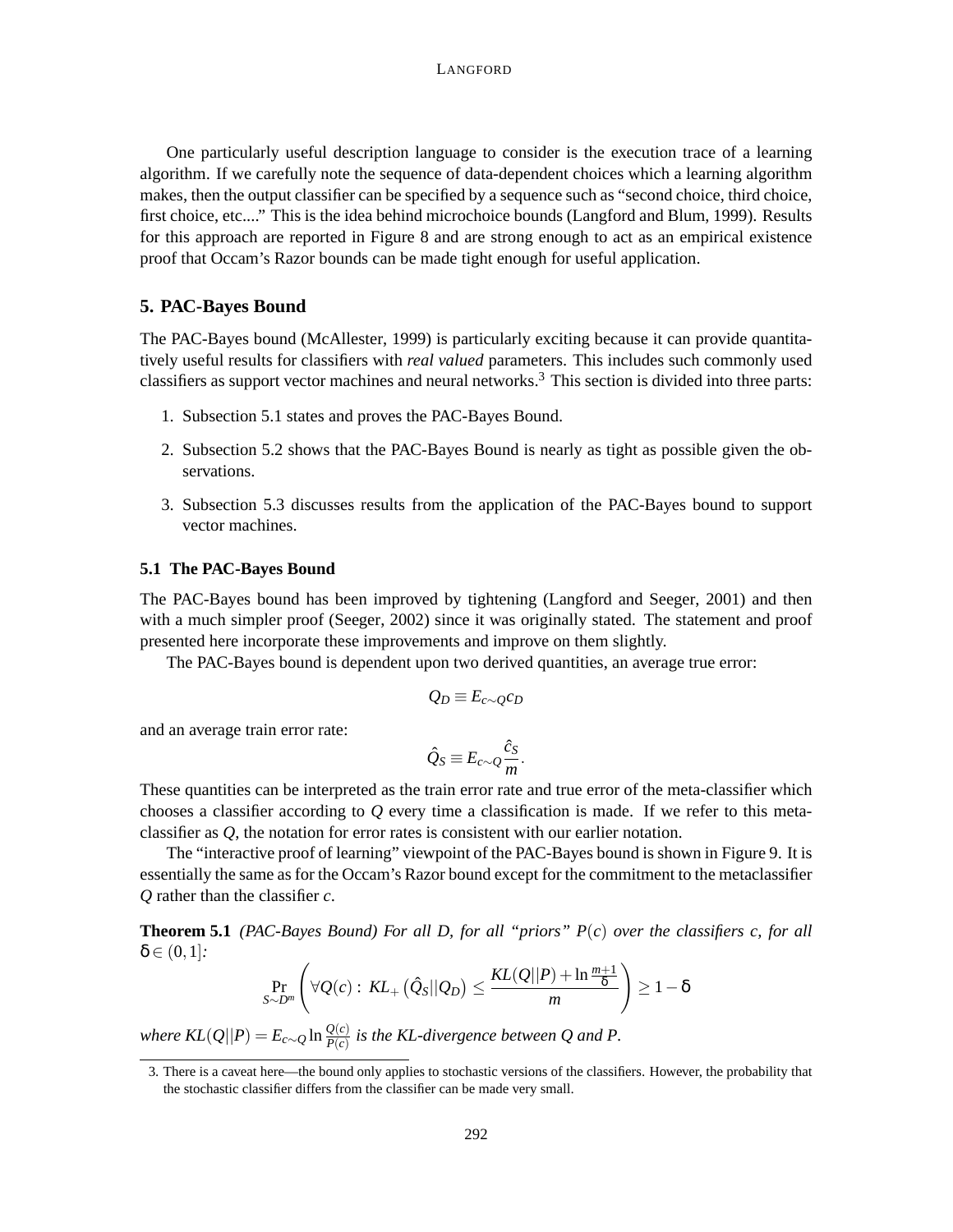

Figure 9: The "interactive proof of learning" associated with the PAC-Bayes bound. The figure is the same as for the Occam's razor bound, except that instead of committing to a single classifier, the PAC-Bayes bound applies to any distribution over classifiers.

Note that the PAC-Bayes bound applies to any *distribution* over classifiers. When *Q* is concentrated on one classifier, we have  $KL(Q||P) = \ln \frac{1}{P(c)}$ , just as in the Occam's razor bound,<sup>4</sup> with the only distinction being the additive  $\frac{\ln(m+1)}{m}$  term. It is somewhat surprising that the bound holds for *every* distribution *Q* with only the slight worsening by  $\frac{\ln(m+1)}{m}$ .

Since the KL-divergence applies to distributions over continuous valued parameters, the PAC-Bayes bound can be nontrivially tight in this setting as well. This fact is used in the application section.

We first state a couple simple lemmas that are handy in the proof. The intuition behind this lemma is that the expected probability of an event is not too small.

**Lemma 5.2** *For all D, for all*  $P(c)$ *, for all*  $\delta \in (0,1]$ *:* 

$$
\Pr_{S \sim D^m} \left( E_{c \sim P} \frac{1}{\Pr_{S' \sim D^m} (\hat{c}_S = \hat{c}_{S'})} \leq \frac{m+1}{\delta} \right) \geq 1 - \delta.
$$

**Proof** Note that:

$$
\forall c \ E_{S \sim D^m} \frac{1}{\Pr_{S' \sim D^m}(\hat{c}_S = \hat{c}_{S'})} = \sum_{\frac{k}{m}} \Pr_{S \sim D^m}(\hat{c}_S = k) \frac{1}{\Pr_{S' \sim D^m}(\hat{c}_{S'} = k)} = m + 1.
$$

Taking the expectation over classifiers according to *P* and switching the order of expectation, we get

<sup>4.</sup> As weakened with the relative entropy Chernoff bound (Lemma 3.6) on the binomial.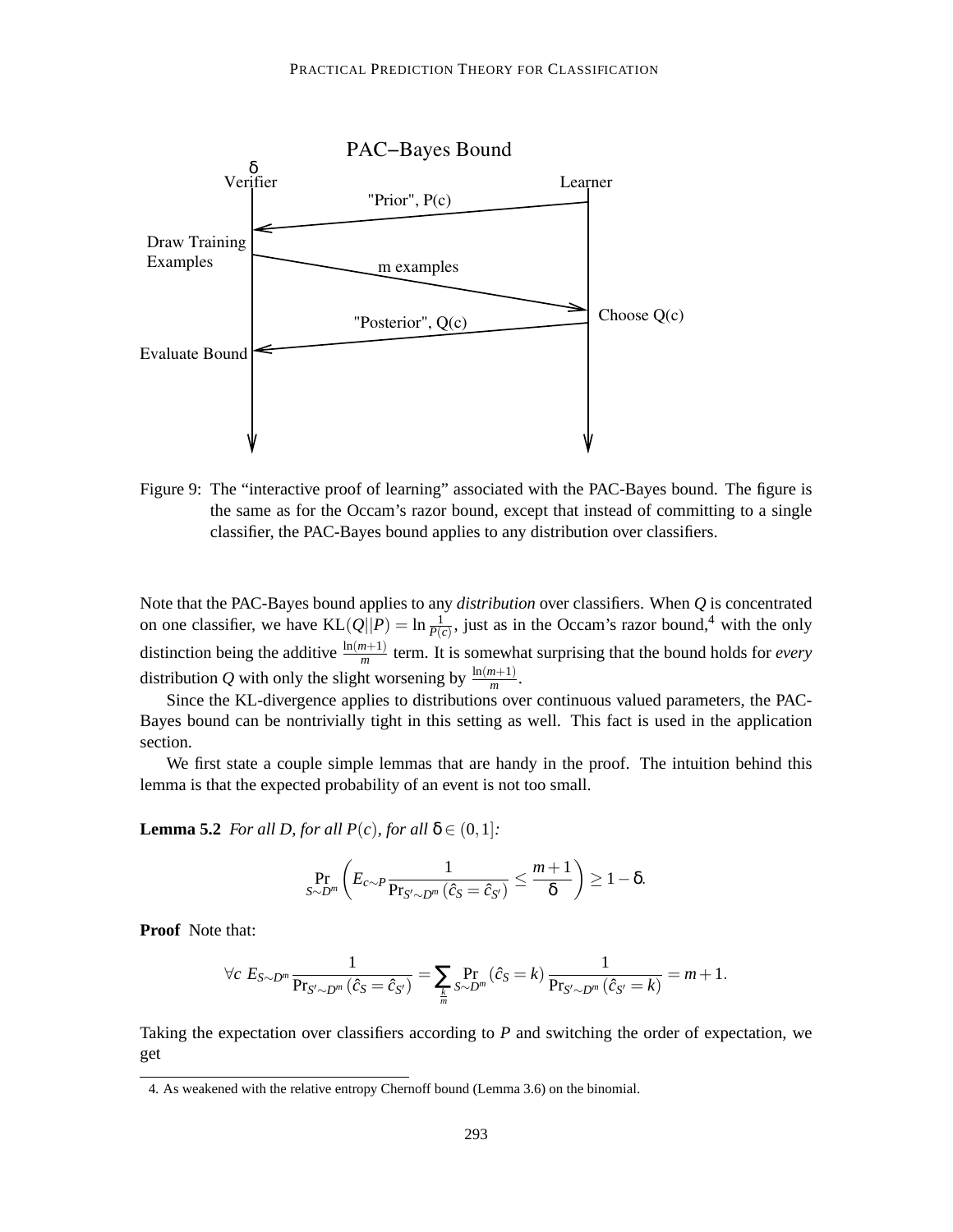$$
E_{S\sim D^m}E_{c\sim P}\frac{1}{\Pr_{S'\sim D^m}(\hat{c}_S=\hat{c}_{S'})}=m+1
$$

and using the Markov inequality (*X*  $\geq$  0, *EX* =  $\mu$ ,  $\Rightarrow$  Pr(*X*  $> \frac{\mu}{\delta}$  $\frac{\mu}{\delta}$ ) <  $\delta$ ), we get

$$
\forall P \Pr_{S \sim D^m} \left( E_{c \sim P} \frac{1}{\Pr_{S' \sim D^m} (\hat{c}_S = \hat{c}_{S'})} > \frac{m+1}{\delta} \right) < \delta.
$$

The next lemma shows that a certain expectation is bounded by the Kullback-Leibler distance between two coin flips, just as for the relative entropy Chernoff bound (Lemma 3.6).

**Lemma 5.3** *Fix all example sequences S. For all*  $Q(c)$ *:* 

$$
\frac{E_{c\sim Q}\ln\frac{1}{\mathrm{Pr}_{S'\sim D^m}(\hat{c}_S=\hat{c}_{s'})}}{m}\geq KL(\hat{Q}_S||Q_D).
$$

**Proof**

$$
\frac{E_{c\sim Q} \ln \frac{1}{\Pr_{S' \sim D^m}(\hat{c}_S = \hat{c}_{s'})}}{m} = \frac{1}{m} E_{c\sim Q} \ln \frac{1}{\left(\begin{array}{c} m \\ \hat{c}_S \end{array}\right) c_D^{\hat{c}_S} (1 - c_D)^{m - \hat{c}_S}}
$$
\n
$$
\geq \frac{1}{m} E_{c\sim Q} \ln \frac{1}{\sum_{k=0}^{\hat{c}_S} \left(\begin{array}{c} m \\ k \end{array}\right) c_D^k (1 - c_D)^{m - k}} \geq E_{c\sim Q} \text{KL}\left(\frac{\hat{c}_S}{m} || c_D\right)
$$

where the last inequality follows from the relative entropy Chernoff bound. Since  $\frac{\partial^2}{\partial x^2}$  $\frac{\partial^2}{\partial p \partial q}$ KL(*q*||*p*) =  $-\frac{1}{p} - \frac{1}{1-p} < 0$  the function is concave in both arguments. Jensen's inequality  $(f(x, y))$  concave  $\Rightarrow$  *Ef*(*x*,*y*)  $\ge$  *f*(*Ex*,*Ey*)) gives us

$$
\geq \text{KL}(E_{c\sim Q}\hat{c}_S||E_{c\sim Q}c_D),
$$

which completes the proof.

With these two lemmas, the PAC-Bayes theorem is easy to prove. **Proof** (Of the PAC-Bayes theorem) Fix a training set *S*. Let

$$
P_G(c) = \frac{1}{\Pr_{S' \sim D^m}(\hat{c}_{S'} = \hat{c}_S) E_{d \sim P} \frac{1}{\Pr_{S' \sim D^m}(\hat{d}_S = \hat{d}_{S'})}} P(c).
$$

*P<sub>G</sub>*(*c*) is a normalized distribution because it has the form  $\frac{a_c}{E a_c} P(c)$  where  $P(c)$  is a distribution.

$$
\Rightarrow 0 \leq \text{KL}(Q||P_G) = E_{c \sim Q} \ln \left[ \frac{Q(c)}{P(c)} \Pr_{S' \sim D^m} (\hat{c}_{S'} = \hat{c}_S) E_{d \sim P} \frac{1}{\Pr_{S' \sim D^m} (\hat{d}_S = \hat{d}_{S'})} \right]
$$

$$
= \text{KL}(Q||P) - E_{c \sim Q} \ln \frac{1}{\Pr_{S' \sim D^m} (\hat{c}_{S'} = \hat{c}_S)} + \ln E_{d \sim P} \frac{1}{\Pr_{S' \sim D^m} (\hat{d}_S = \hat{d}_{S'})}
$$

 $\blacksquare$ 

**T**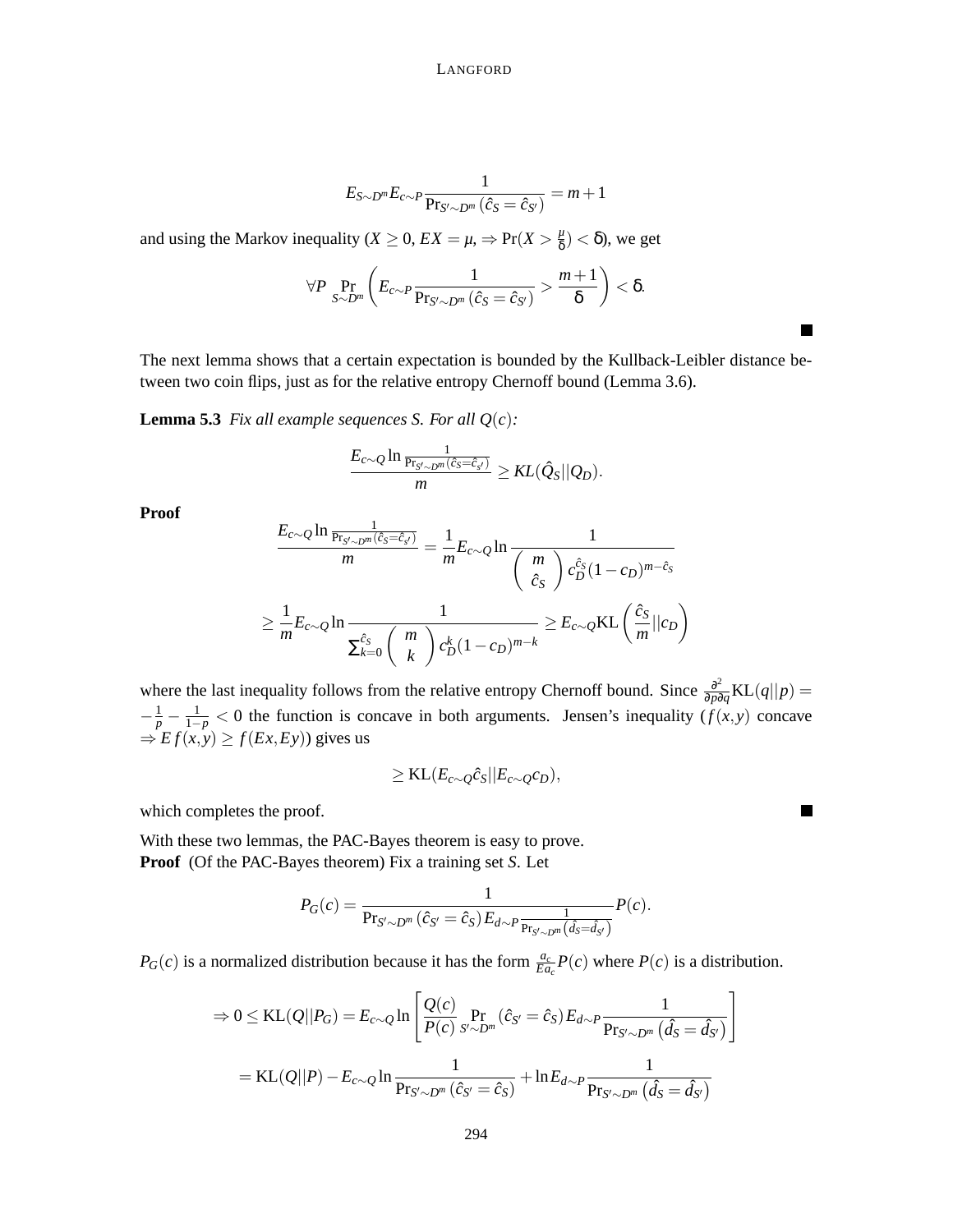$$
\Rightarrow E_{c \sim Q} \ln \frac{1}{\Pr_{S' \sim D'''}(\hat{c}_{S'} = \hat{c}_S)} \leq \mathrm{KL}(Q||P) + \ln E_{d \sim P} \frac{1}{\Pr_{S' \sim D'''}(\hat{d}_S = \hat{d}_{S'})}.
$$

Applying lemma 5.3 on the left hand term we get

$$
m\text{KL}(\hat{Q}_S||Q_D) \leq \text{KL}(Q||P) + \ln E_{d \sim P} \frac{1}{\Pr_{S' \sim D^m}(\hat{d}_S = \hat{d}_{S'})}.
$$

П

This holds for all *S*. Applying Lemma 5.2 which randomizes over *S*, we get the theorem.

## **5.2 The PAC-Bayes Bound is Sometimes Tight**

Since the PAC-Bayes bound is (almost) a generalization of the Occam's Razor bound, the tightness result for Occam's Razor also applies to PAC-Bayes bounds.

## **5.3 Application of the PAC-Bayes Bound**

Applying the PAC-Bayes bound requires specialization (Langford and Shawe-Taylor, 2002). Here, we specialize to classifiers of the form

$$
c(x) = sign(\vec{w} \cdot \vec{x}).
$$

Note that via the kernel trick, support vector machines also have this form.

The specialization is naturally expressed in terms of a few derived quantities:

- 1. The cumulative distribution of a Gaussian. Let  $\bar{F}(x) = \int_x^{\infty} \frac{1}{\sqrt{2}} dx$  $\frac{1}{2\pi}e^{-x^2/2}$ . Here we use  $\bar{F}$  rather than *F* to denote the fact that we integrate from *x* to  $\infty$  rather than  $-\infty$  to *x*.
- 2. A "posterior" distribution  $Q(\vec{w}, \mu)$  which is  $N(\mu, 1)$  for some  $\mu > 0$  in the direction of  $\vec{w}$  and  $N(0,1)$  in all perpendicular directions.
- 3. The normalized margin of the examples

$$
\gamma(\vec{x}, y) = \frac{y\vec{w} \cdot \vec{x}}{||\vec{w}|| ||\vec{x}||}.
$$

4. A stochastic error rate,  $\hat{Q}(\vec{w}, \mu)_{S} = E_{\vec{x}, y \sim S} \bar{F}(\mu \gamma(\vec{x}, y))$ .

This last quantity in particular is very important to understand. Consider the case as  $\mu$  approaches infinity. When the margin is negative (indicating an incorrect classification),  $\bar{F}(\mu\gamma(\vec{x}, y))$  approaches 1. When the margin is positive  $\bar{F}(\mu\gamma(\vec{x}, y))$  approaches 0. Thus,  $\hat{Q}(\vec{w}, \mu)_{S}$  is a softened form of the empirical error  $\hat{c}_s$  which takes into account the margin.

**Corollary 5.4** *(PAC-Bayes Margin Bound) For all distributions D, for all*  $\delta \in (0,1]$ *, we have* 

$$
\Pr_{S \sim D^m} \left( \forall \vec{w}, \mu \,:\, KL\left( \hat{Q}(\vec{w}, \mu)_S || Q(\vec{w}, \mu)_D \right) \leq \frac{\frac{\mu^2}{2} + \ln \frac{m+1}{\delta}}{m} \right) \geq 1 - \delta.
$$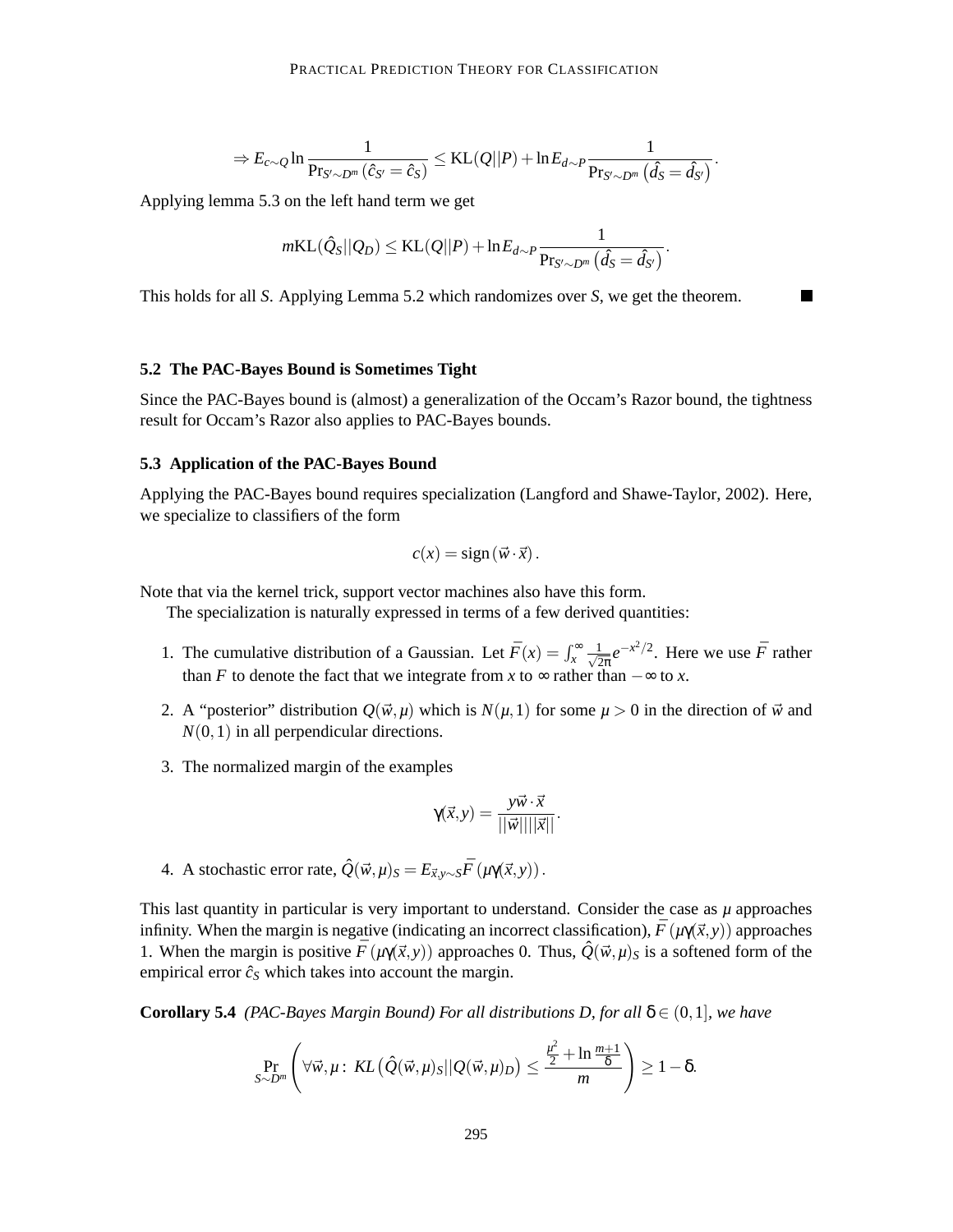**Proof** The proof is very simple. We just chose the prior  $P = N(0,1)^n$  and work out the implications.

Since the Gaussian distribution is the same in every direction, we can reorient the coordinate system of the prior to have one dimension parallel to *w*. Since the draws in the parallel and perpendicular directions are independent, we have

KL(Q||P) = KL(Q<sub>⊥</sub>||P<sub>⊥</sub>) + KL(N(μ, 1)||N(0, 1))  
= 
$$
\frac{\mu^2}{2}
$$

as required.

All that remains is calculating the stochastic error rate  $\hat{Q}(\vec{w}, \mu)$ <sub>*S*</sub>. Fix a particular example  $(\vec{x}, y)$ . This example has a natural decomposition  $\vec{x} = \vec{x}_{||} + \vec{x}_{\perp}$  into a component  $\vec{x}_{||}$  parallel to the weight vector  $\vec{w}$  and a component  $\vec{x}_\perp$  perpendicular to the weight vector.

To classify, we draw weight vector  $\vec{w}$  from  $\hat{Q}(\vec{w}, \mu)$ . This  $\vec{w}$  consists of three components,  $\vec{w}' = \vec{w}'_{\parallel} + \vec{w}'_{\perp} + \vec{w}'_{\perp\perp}$ . Here  $\vec{w}'_{\parallel} \sim N(\mu, 1)$  is parallel to the original weight vector,  $\vec{w}'_{\perp} \sim N(0, 1)$ which is parallel to  $\vec{x}_\perp$  and  $\vec{w}'_{\perp\perp}$  is perpendicular to both  $\vec{w}$  and  $\vec{x}$ . We have

$$
\hat{Q}(\vec{w}, \mu)_{S} = E_{\vec{x}, y \sim S, \vec{w}' \sim Q(\vec{w}, \mu)} I\left(y \neq \text{sign}\left(\vec{w}' \cdot \vec{x}\right)\right)
$$

$$
= E_{\vec{x}, y \sim S, \vec{w}' \sim Q(\vec{w}, \mu)} I\left(y\vec{w} \cdot \vec{x} \leq 0\right).
$$

If we let  $w'_{\parallel} = ||\vec{w}'_{\parallel}||$ ,  $w'_{\perp} = ||\vec{w}'_{\perp}||$  $||x||, x_{||} = ||\vec{x}||$ , and  $x_{\perp} = ||\vec{x}_{\perp}||$ , and assume (without loss of generality) that  $y = 1$  we get

$$
=E_{\vec{x},y\sim S,w'_{\parallel}\sim N(\mu,1),w'_{\perp}\sim N(0,1)}I\left(y(w'_{\parallel}x_{\parallel}+w'_{\perp}x_{\perp})\leq 0\right)
$$
  
=  $E_{\vec{x},y\sim S}E_{w'_{\parallel}\sim N(\mu,1)}E_{w'_{\perp}\sim N(0,1)}I\left(y(w'_{\parallel}x_{\parallel}+w'_{\perp}x_{\perp})\leq 0\right)$   
=  $E_{\vec{x},y\sim S}E_{z'\sim N(0,1)}E_{w'_{\perp}\sim N(0,1)}I\left(y\mu\leq -yz'-yw'_{\perp}\frac{x_{\perp}}{x_{\parallel}}\right).$ 

Using the symmetry of the Gaussian, this is:

$$
= E_{\vec{x},y\sim S} E_{z' \sim N(0,1)} E_{w'_\perp \sim N(0,1)} I\left(y\mu \leq yz' + yw'_\perp \frac{x_\perp}{x_{||}}\right)
$$

Using the fact that the sum of two Gaussians is a Gaussian:

$$
= E_{\vec{x}, y \sim S} E_{\nu \sim N \left(0, 1 + \frac{x_{\perp}^2}{x_{\parallel}^2}\right)} I\left(y\mu \leq y\nu\right)
$$

$$
= E_{\vec{x}, y \sim S} E_{\nu \sim N\left(0, \frac{1}{\gamma(\vec{x}, y)^2}\right)} I\left(y\mu \leq y\nu\right)
$$

$$
= E_{\vec{x}, y \sim S} \vec{F}\left(\mu\gamma(\vec{x}, y)\right)
$$

finishing the proof.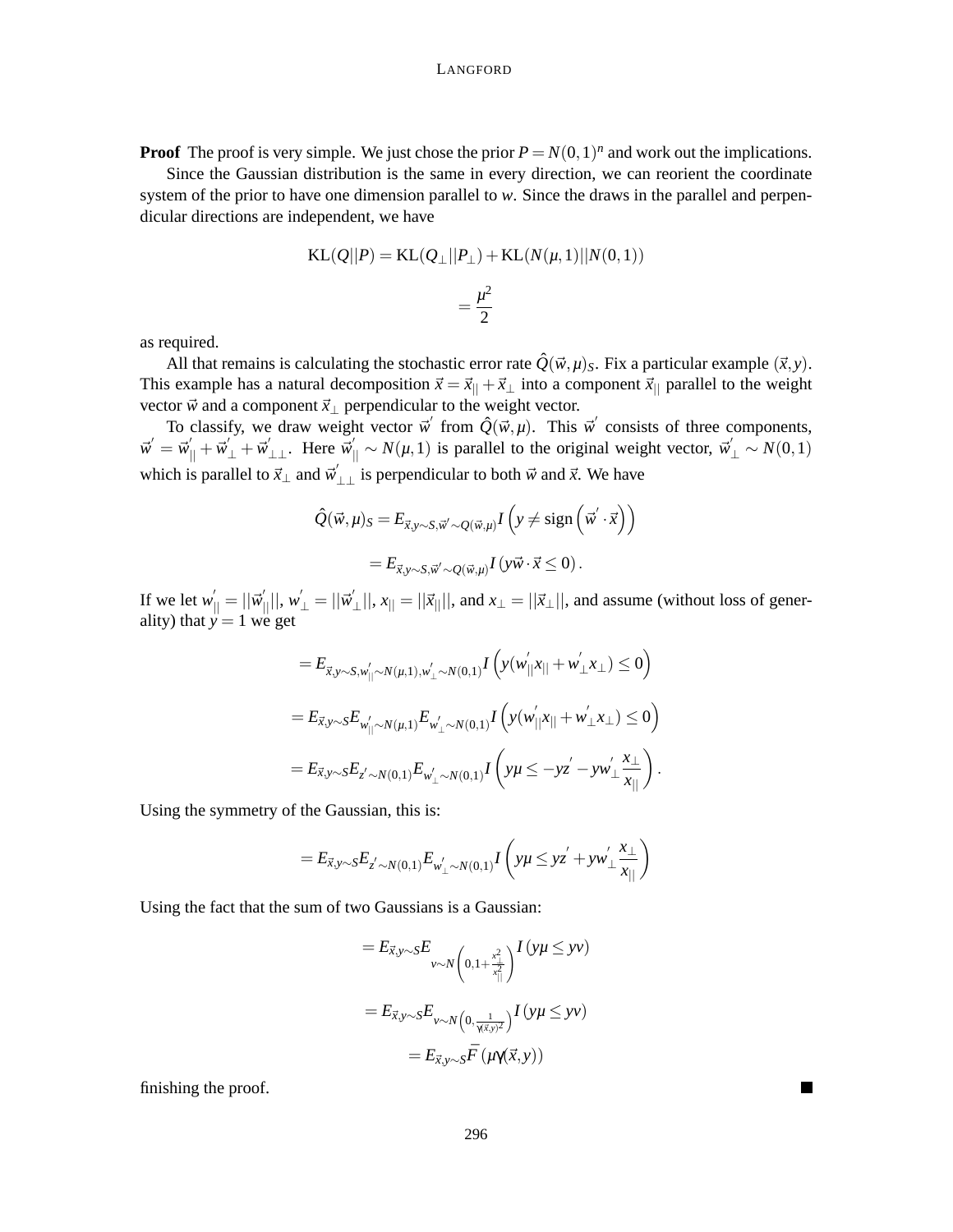Using the corollary, the true error bound  $\overline{Q}(\vec{w}, \mu)_D$  satisfies the equation:

KL 
$$
(\hat{Q}(\vec{w}, \mu)_{S} || \bar{Q}(\vec{w}, \mu)_{D}) = \frac{\frac{\mu^{2}}{2} + \ln \frac{m+1}{\delta}}{m}.
$$

This is an implicit equation for  $\overline{Q}$  which can be easily solved numerically.

The bound is stated in terms of dot products here, so naturally it is possible to kernelize the result using methods from (Herbrich and Graepel, 2001). In kernelized form, the bound applies to classifiers (as output by SVM learning algorithms) of the form:

$$
c(x) = sign\left(\sum_{i=1}^{m} \alpha_i k(x_i, x)\right).
$$
 (1)

Since, by assumption, *k* is a kernel, we know that  $k(x_i, x) = \vec{\Phi}(x_i) \cdot \vec{\Phi}(x)$  where  $\vec{\Phi}(x)$  is some projection into another space. In kernelized form, we get  $\vec{w} \cdot \vec{x} = \sum_{i=1}^{m} \alpha_i k(x_i, x)$ ,  $\vec{x} \cdot \vec{x} = k(x, x)$ ,  $\vec{w} \cdot \vec{w} = \sum_{i,j} \alpha_i \alpha_j k(x_i, x_j)$ , defining all of the necessary quantities to calculate the normalized margin,

$$
\gamma(x,y) = \frac{\sum_{i=1}^m \alpha_i k(x_i,x)}{\sqrt{k(x,x)\sum_{i,j=1,1}^{m,m} \alpha_i \alpha_j k(x_i,x_j)}}.
$$

One element remains, which is the value of  $\mu$ . Unfortunately the bound can be nonmonotonic in the value of  $\mu$ , but it turns out that for classifiers learned by support vector machines on reasonable datasets, there is only one value of  $\mu$  which is (locally, and thus globally) minimal. A binary search over some reasonable range of  $\mu$  (say from 1 to 100) can find the minima quickly, given the precomputation of the margins. It is worth noting again here that we are not "cheating"—the bound holds for all values of  $\mu$  simultaneously.

The computational time of the bound calculation is dominated by the calculation of the margins which is  $O(m^2)$  where *m* is the number of support vectors with a nonzero associated  $\alpha$ . This computational time is typically dominated by the time of the SVM learning algorithm.

#### 5.3.1 RESULTS

Application of this bound to support vector machines is of significant importance because SVMs are reasonably effective and adaptable classifiers in common and widespread use. An SVM learns a kernelized classifier as per equation  $(1)$ .<sup>5</sup>

We apply the support vector machine to 8 UCI database problems chosen to fit the criteria "two classes" and "real valued input features". The problems vary in size over an order of magnitude from 145 to 1428 examples. In Figure 10 we use a 70/30 train/test split of the data.

In all experiments, we use SVMlight (Joachims) with a Gaussian kernel and the default bandwidth. Results for other reasonable choices of the "C", bandwidth,  $6$  and kernel appear to be qualitatively similar (although of course they differ quantitatively).

It is important to note that the PAC-Bayes margin bound is *not* precisely a bound (or confidence interval) on the true error rate of the learned classifier. Instead, it is a true error rate bound on an

<sup>5.</sup> Some SVM learning algorithms actually learn a classifier of the form:  $c(x) = \text{sign}(b + \sum_{i=1}^{m} \alpha_i k(x_i, x))$ . We do not handle this form here.

<sup>6.</sup> Note that the bandwidth of a Gaussian kernel used by an SVM is not directly related to the optimized value of  $\mu$  we find.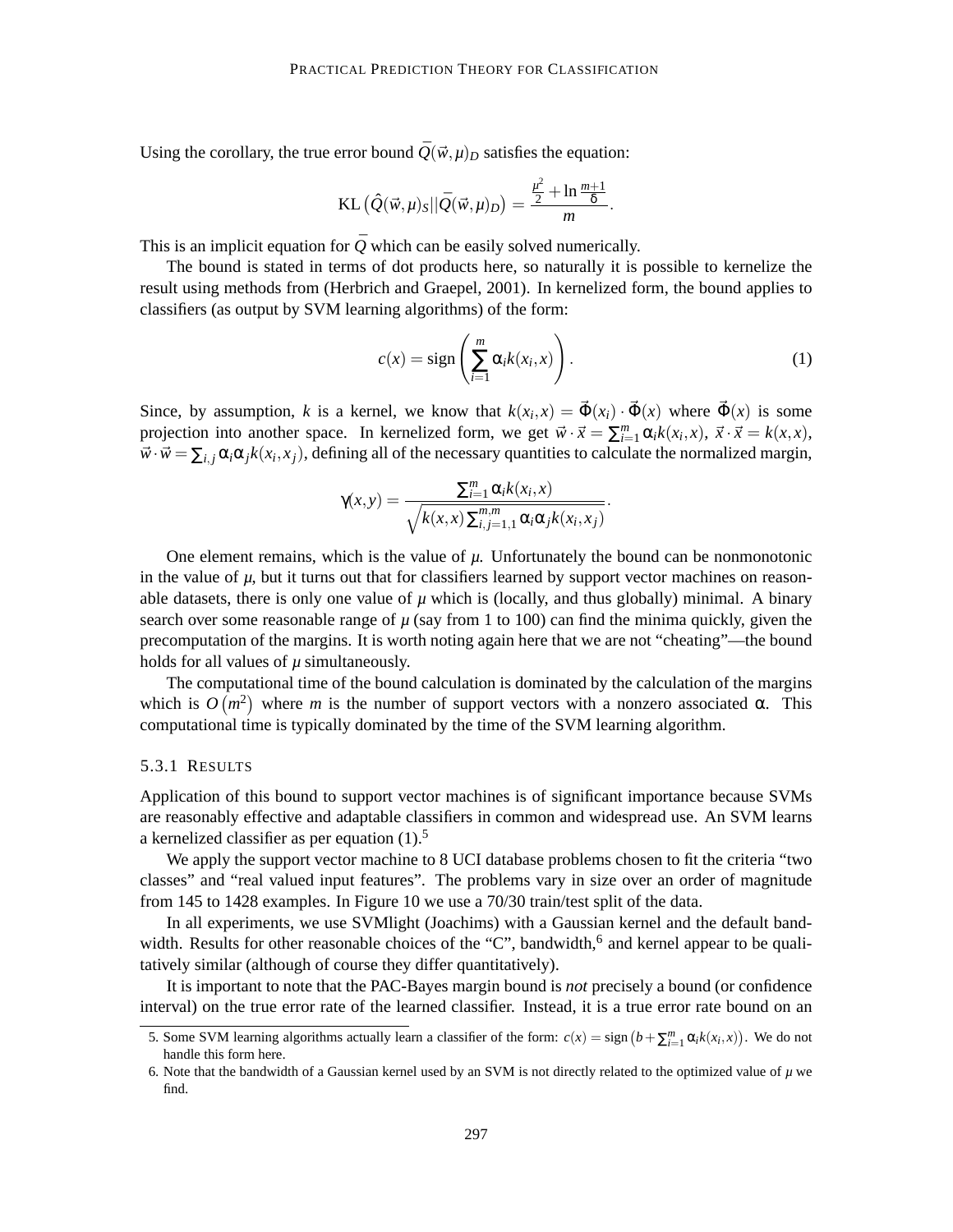

Figure 10: This figure shows the results of applying SVMlight to 8 datasets with a Gaussian kernel and a 70/30 train/test split. The observed test error rate is graphed as an X. On the test set, we calculate a binomial confidence interval (probability of bound failure equals 0.01) which upper bounds the true error rate. On the training set we calculate the PAC-Bayes margin bound for an optimized choice of *µ*.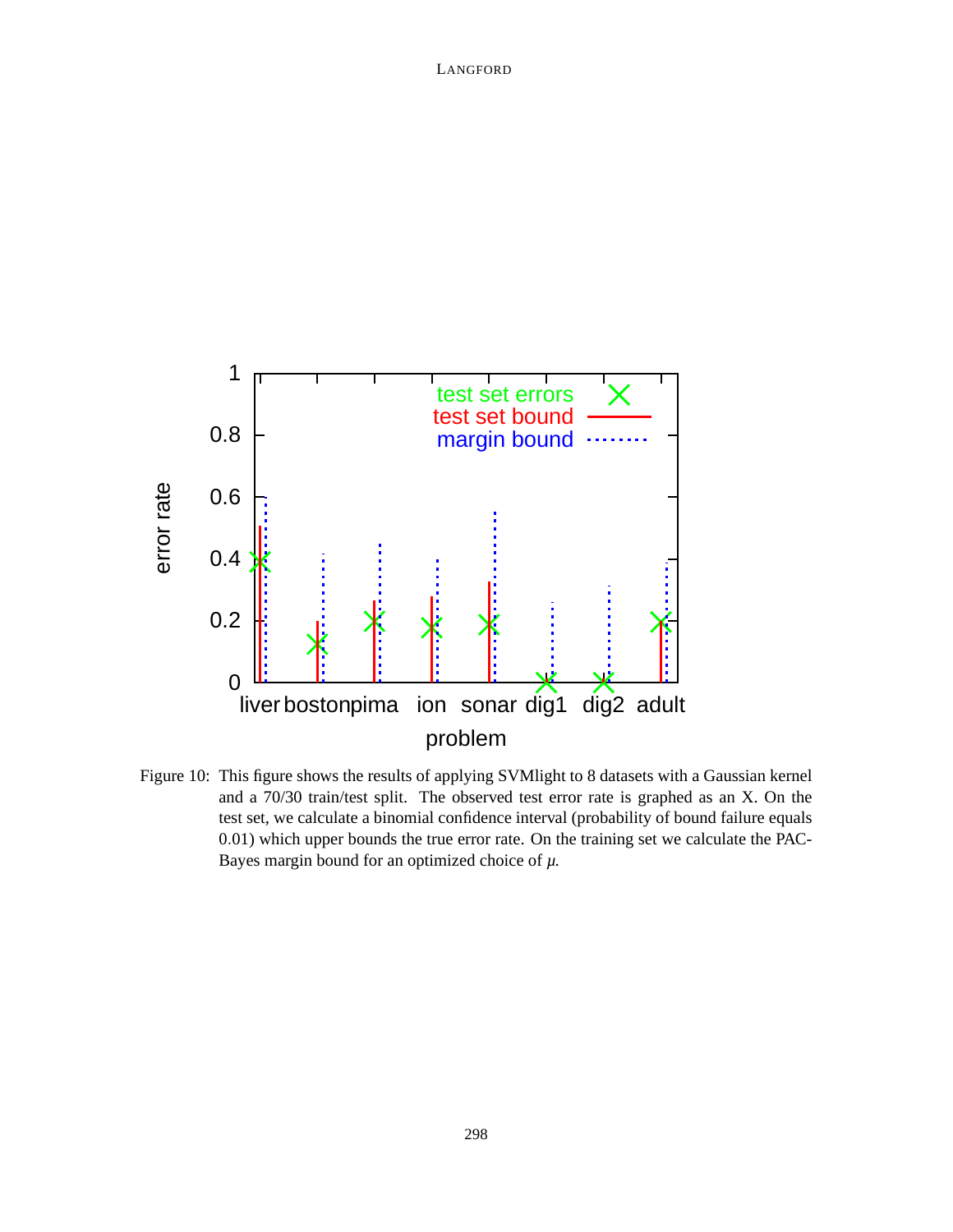

Figure 11: In addition to comparing with everything in Figure 10, we graph the margin bound when *all* of the data is used for the train set. Note that it improves somewhat on the margin bound calculated using the 70% train set (7/10 margin bound), but not enough to compete with the test set bound.

associated stochastic classifier chosen so as to have a similar test error rate. These bounds can be regarded as bounds for the original classifier only under an additional assumption: that picking a classifier according to the majority vote of this stochastic distribution does not worsen the true error rate. This is not true in general, but may be true in practice.

It is of course unfair to compare the train set bound with the test set bound on a 70/30 train/test split because a very tight train set bound would imply that it is unnecessary to even have a test set. In Figure 11 we compare the true error bounds on all of the data to the true error bounds generated from the 70/30 train/test split.

The results show that the PAC-Bayes margin bound is tight enough to give useful information, but still not competitive with the test set bounds. This is in strong contrast with a tradition of quantitatively impractical margin bounds. There are several uses available for bounds which provide some information but which are not fully tight.

- 1. They might be combined with a train/test bound (Langford, 2002).
- 2. The train set bound might easily become tighter for smaller sample sizes. This was observed in (Langford, 2002).
- 3. The train set bound might still have the right "shape" for choosing an optimal parameter setting, such as "C" in a support vector machine.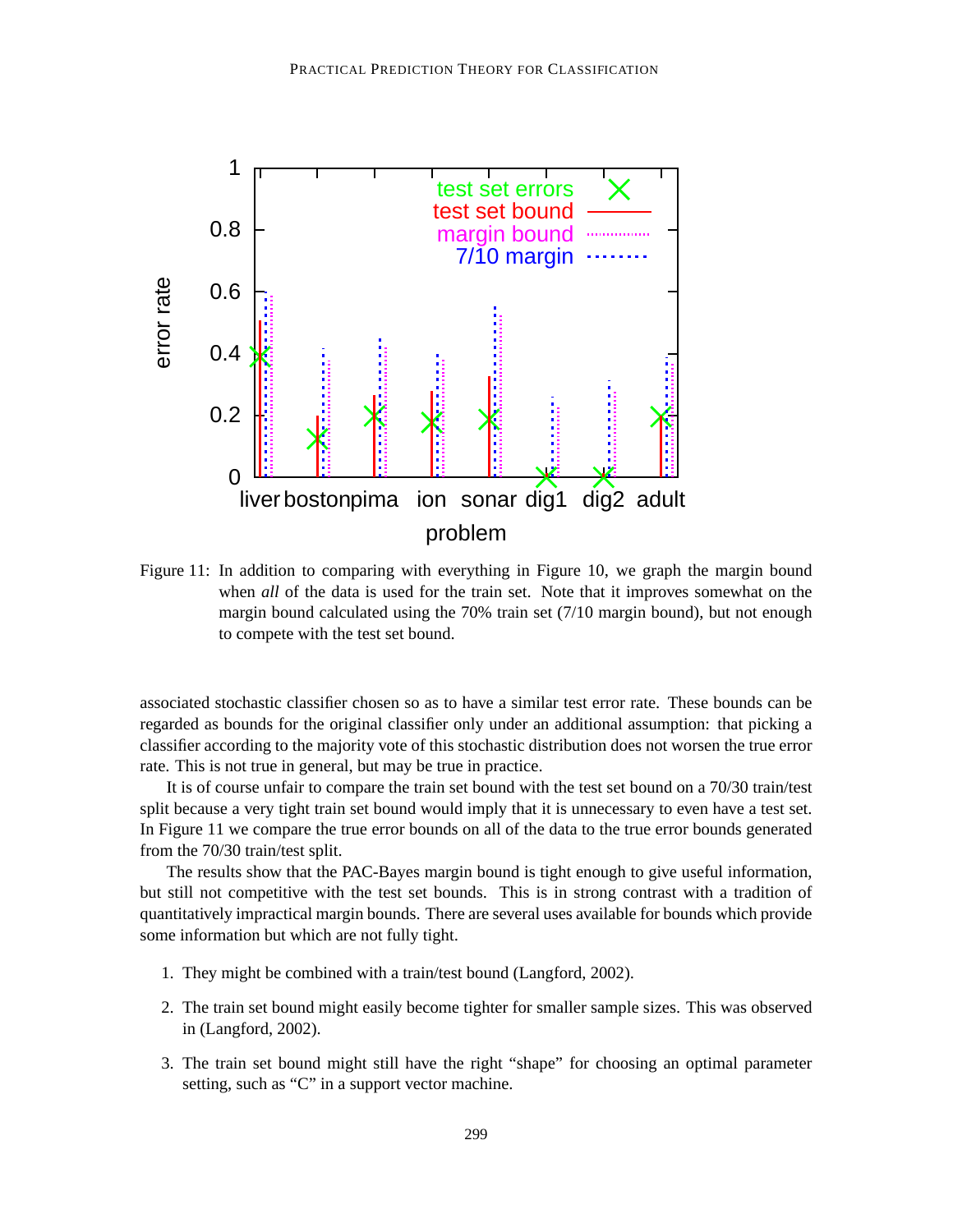## **6. Sample Compression Bound**

The sample compression bound (Littlestone and Warmuth), (Floyd and Warmuth, 1995) is like the PAC-Bayes bound in that it applies to arbitrary precision continuous valued classifiers. Unlike the PAC-Bayes bound, it applies meaningfully to nonstochastic classifiers. Mainstream learning algorithms do not optimize the sample compression metric, so the bound application is somewhat rarer. Nonetheless, there do exist some reasonably competitive learning algorithms for which the sample compression bound produces significant results.

The section is organized as follows:

- 1. Subsection 6.1 states and proves the sample compression bound.
- 2. Subsection 6.2 shows that the sample compression bound is nearly as tight as possible given the observations.
- 3. Subsection 6.3 discusses results from the application of the sample compression bound to support vector machines.

#### **6.1 The Sample Compression Bound**

The sample compression bound (Littlestone and Warmuth) (Floyd and Warmuth, 1995) stated here differs from older results by generalization and simplification but the bound behavior is qualitatively identical.

Suppose we have a learning algorithm  $A(S)$  whose training is "sparse"<sup>7</sup> in the sense that the output classifier is dependent upon only a subset of the data,  $A(S) = A(S')$  for  $S' \subseteq S$ . The sample compression bound is dependent on the errors,  $\hat{c}_{S-S}$  on the subset  $S-S'$ . The motivation here is that the examples which the learning algorithm does *not* depend upon are "almost" independent and so we can "almost" get a test set bound. In general, the bound becomes tighter as the dependent subset *S*<sup> $\prime$ </sup> becomes smaller and as the error number on the nondependent subset *S* − *S*<sup> $\prime$ </sup> becomes smaller.

Viewed as an interactive proof of learning (in Figure 12), the sample compression bound is unique amongst training set bounds because it does not require *any* initial commitment to a measure over the classifiers.<sup>8</sup>

**Theorem 6.1** *(Sample Compression Bound) For all*  $\delta \in (0,1], D, A$ :

$$
\Pr_{S \sim D^m} \left( \forall S' \subseteq S \text{ with } c = A(S') : c_D \leq \overline{Bin} \left( m, \hat{c}_{S-S'}, \frac{\delta}{m\binom{m}{|S-S'|}} \right) \right) \geq 1 - \delta.
$$

**Proof** Suppose we knew in advance that the learning algorithm will not depend upon some subset of the examples. Then, the "undependent" subset acts like a test set and gives us a test set bound:

$$
\forall S' \subseteq S, \ c = A(S') : \Pr_{S \sim D^m} \left( c_D \leq \overline{\text{Bin}} \left( m, \hat{c}_{S-S'}, \frac{\delta}{m {n \choose |S-S'|}} \right) \right) \geq 1 - \frac{\delta}{m {n \choose |S-S'|}}.
$$

<sup>7.</sup> This is satisfied, for example, by the support vector machine algorithm which only depends upon the set of support vectors.

<sup>8.</sup> However, we can regard the commitment to a learning algorithm as an implicit commitment to a measure over classifiers which is dependent on the learning algorithm and the distribution generating the data. Viewed from this perspective, the sample compression bound is the Occam's Razor bound, except for the minor detail that the set of evaluating examples varies.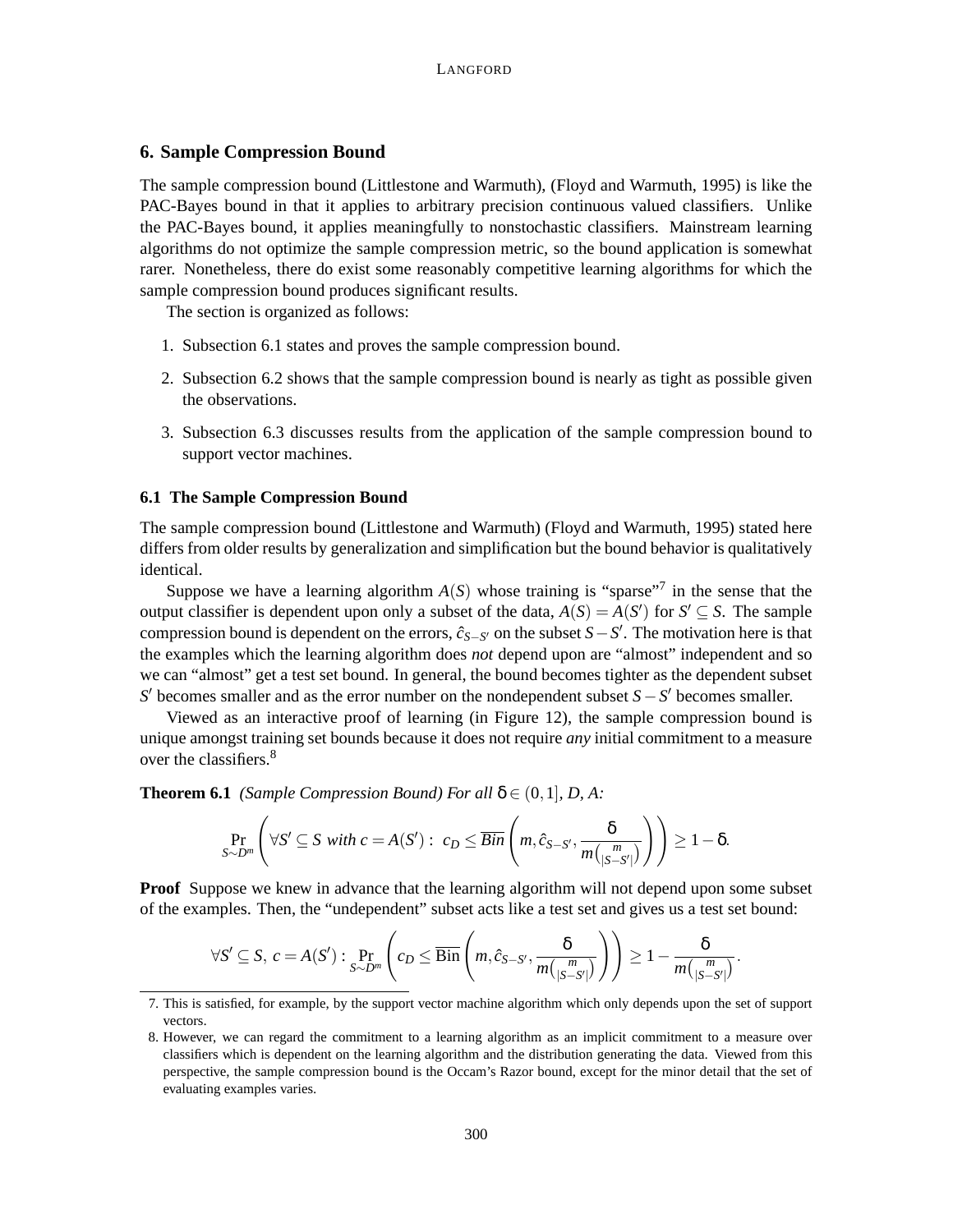

Figure 12: The interactive proof of learning for the sample compression bound. Note that the learning algorithm is arbitrary here, similar to the test set bound.

(Note that, technically, it is possible to refer to S' unambiguously before randomizing over S by specifying the indexes of *S* contained in *S'*.) Negating this, we get

$$
\forall S' \subseteq S, \ c = A(S') : \Pr_{S \sim D^m} \left( c_D > \overline{\text{Bin}} \left( m, \hat{c}_{S-S'}, \frac{\delta}{m {m \choose |S-S'|}} \right) \right) < \frac{\delta}{m {m \choose |S-S'|}}
$$

and using the union bound  $(\Pr(A \text{ or } B) \leq \Pr(A) + \Pr(B))$  over each possible subset, *S*<sup>'</sup>, we get

$$
\Pr_{S \sim D^m} \left( \exists S' \subseteq S \text{ with } c = A(S') : c_D > \overline{\text{Bin}} \left( m, \hat{c}_{S-S'}, \frac{\delta}{m {m \choose |S-S'|}} \right) \right) < \delta.
$$

 $\blacksquare$ 

Negating this again gives us the proof.

### **6.2 The Sample Compression Bound is Sometimes Tight**

We can construct a learning algorithm/learning problem pair such that the sample compression bound is provably near optimal, as a function of its observables.

**Theorem 6.2** *(Sample Compression Tightness) For all*  $\delta \in (0,1]$ *, m, k, there exists a distribution D and learning algorithm A s.t.*

$$
\Pr_{S \sim D^m} \left( \exists S' \subseteq S \text{ with } c = A(S') : c_D > \overline{Bin} \left( m, \hat{c}_{S-S'}, \frac{\delta}{m {n \choose |S-S'|}} \right) \right) > \delta - \delta^2.
$$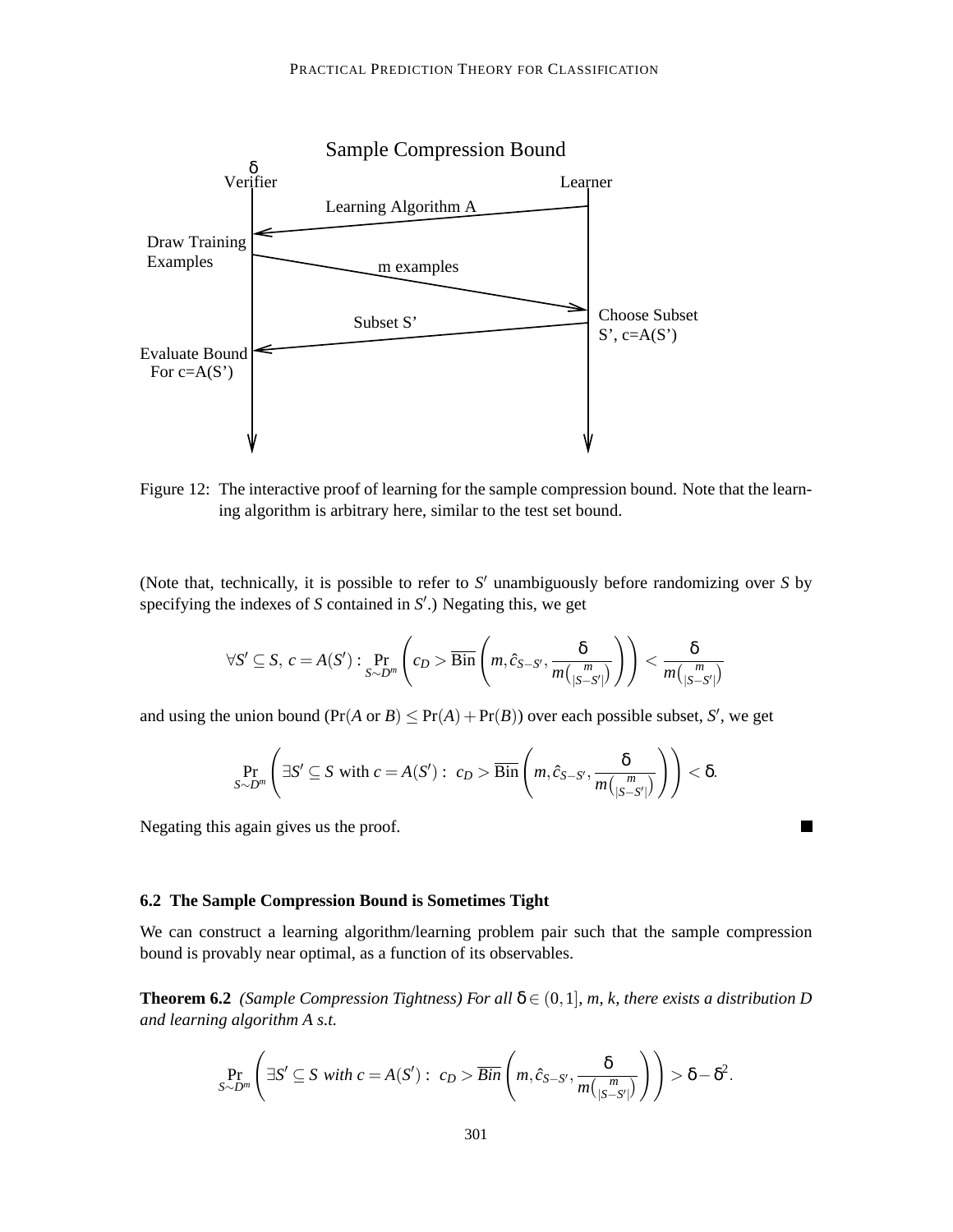$\hat{B}$  *furthermore, if S* $^*$  *minimizes*  $\overline{Bin}$   $\left( \hat{c}_{S-S'}, \frac{\delta}{m(\frac{c}{\delta})^2} \right)$  $m\binom{m}{|S-S'|}$ *, then*

$$
\Pr_{S \sim D^m}\left(c^* = A(S^*): c_D^* > \overline{Bin}\left(m, \hat{c}_{S-S^*}^*, \frac{\delta}{m\binom{m}{|S-S^*|}}\right)\right) > \delta - \delta^2.
$$

**Proof** The proof is constructive and similar to the Occam's Razor tightness result. In particular, we show how to construct a learning algorithm which outputs classifiers that err independently depending on the subset *S'* used.

Consider an input space  $X = \{0, 1\}^{2^m}$ . Each variable in the input space  $x_{S'}$  can be thought of as indexing a unique subset  $S' \subseteq S$  of the examples. In the rest of the proof, we index variables by the subset they correspond to.

Draws from the distribution *D* can be made by first flipping an unbiased coin to get  $y = 1$ with probability 0.5 and  $y = -1$  with probability 0.5. The distribution on *X* consists of a set of independent values after conditioning on *y*. Choose

$$
\Pr(x_{S'} \neq y) = \overline{\text{Bin}}\left(m, k, \frac{\delta}{m\left(\frac{m}{|S-S'|}\right)}\right).
$$

Now, the learning algorithm  $A(S')$  is very simple—it just outputs the classifier  $c(x) = x_{S'}$ . On the set  $S$  −  $S'$ , we have

$$
\forall S' \ \Pr_{S \sim D^m} \left( \hat{c}_{S-S'} \geq \frac{k}{m} \right) = 1 - \frac{\delta}{m \binom{m}{|S-S'|}}.
$$

Using independence, we get

$$
\Pr_{S \sim D^m} \left( \forall S' \ \hat{c}_{S-S'} \ge \frac{k}{m} \right) = \prod_{S'} \left( 1 - \frac{\delta}{m \binom{m}{|S-S'|}} \right)
$$

.

٠

Negating, we get

$$
\Pr_{S \sim D^m} \left( \forall S' \ \hat{c}_{S-S'} < \frac{k}{m} \right) = 1 - \prod_{S'} \left( 1 - \frac{\delta}{m \binom{m}{|S-S'|}} \right)
$$

and doing some algebra, we get the result.

#### **6.3 Application of the Sample Compression Bound**

One obvious application of the sample compression bound is to support vector machines, since the learned classifier is only dependent on the set of support vectors. If S' is the set of support vectors then  $S - S'$  is the set of nonsupport vectors. Unfortunately, it turns out that this does not work so well, as observed in Figure 13.

There are other less common learning algorithms for which the sample compression bound works well. The set covering machine (Marchand and Shawe-Taylor, 2001) has an associated bound which is a variant of the sample compression bound.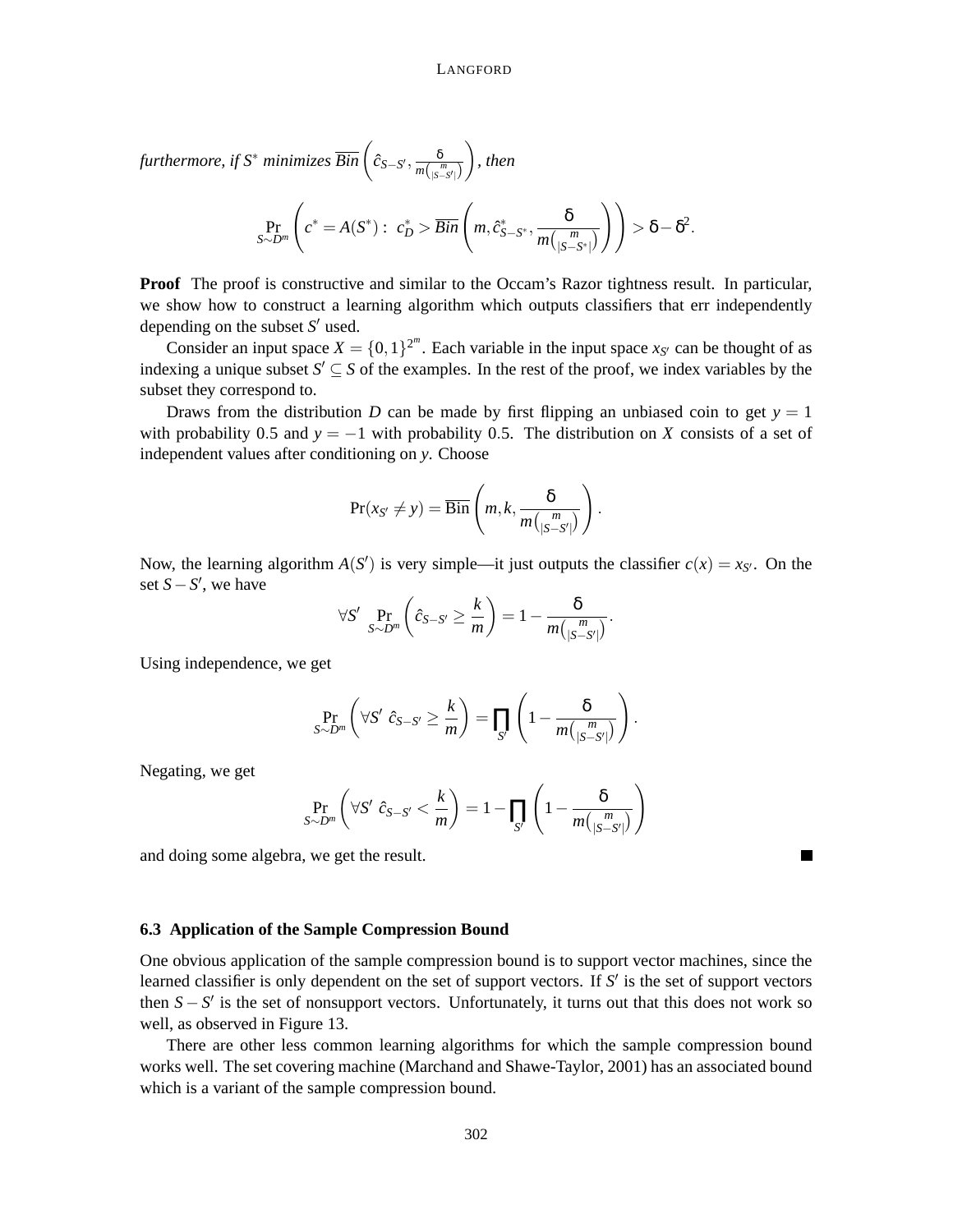

Figure 13: The sample compression bound applied to the output of a support vector machine with a Gaussian kernel. Here we use  $\delta = 0.01$ 

# **7. Discussion**

Here, we discuss several aspects and implications of the presented bounds.

# **7.1 Learning Algorithm Design**

*Every* train set bound implies a learning algorithm: choose the classifier which minimizes the true error bound. This sounds like a rich source of learning algorithms, but there are some severe caveats to that statement.

- 1. It is important to note that the form of a train set bound does *not* imply that this minimization is a good idea. Choosing between two classifiers based upon their true error bound implies a better worst-case bound on the true error. It does not imply an improved true error. In many situations, there is some other metric of comparison (such as train error) which in fact creates better behavior.
- 2. Another strong caveat is that, historically, train set bounds have simply not been tight enough on real datasets for a nonvacuous application. This is changing with new results, but more progress is necessary.
- 3. Often the optimization problem is simply not very tractable. In addition to sample complexity, learning algorithms must be concerned with run time and space usage.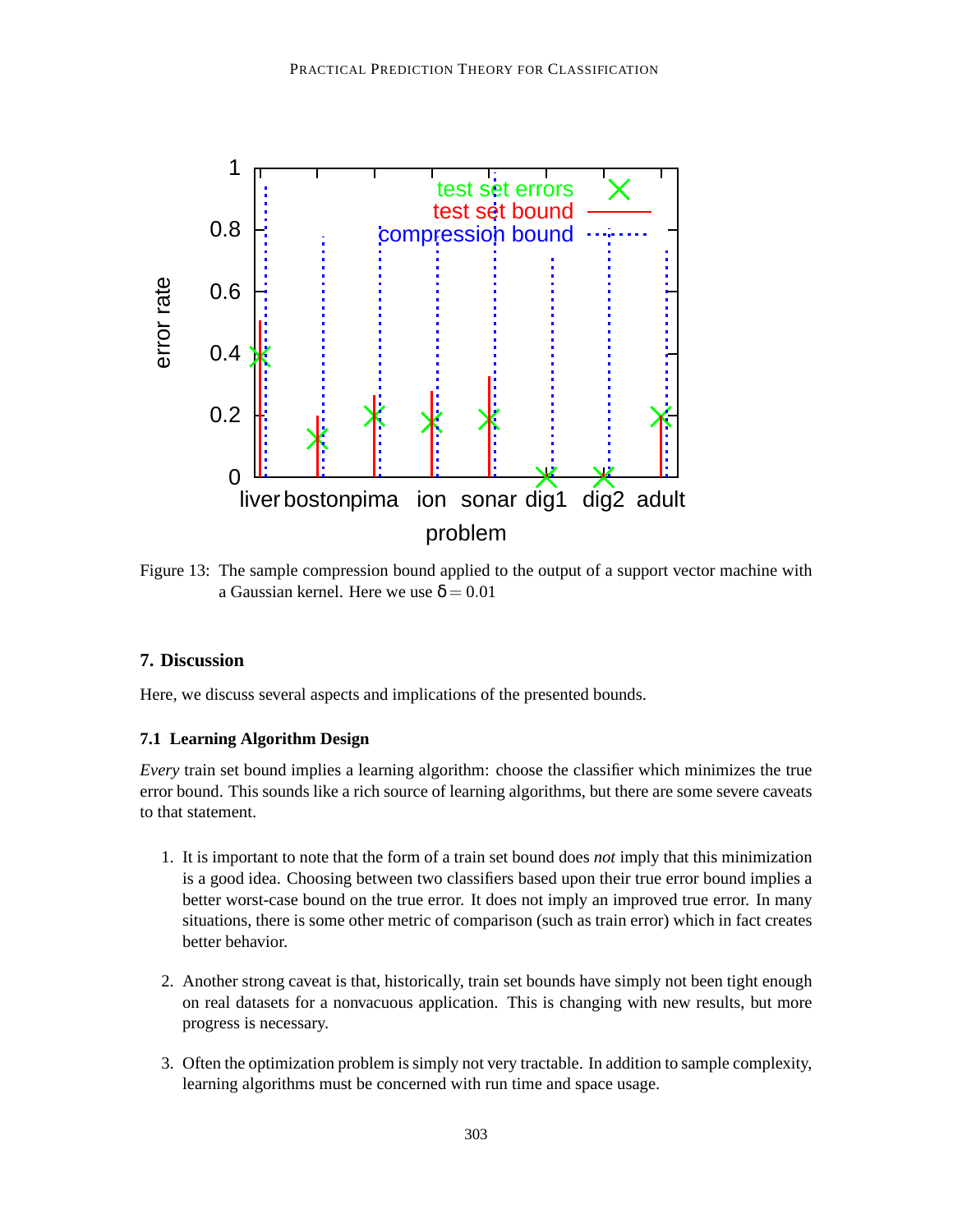## **7.2 Philosophy**

Train set bounds teach us about ways in which verifiable learning is possible, a subject which borders on philosophy. The train set bound presented here essentially shows that a reasonable person will be convinced of learning success when a short-description classifier does well on train set data. The results here do *not* imply that this is the only way to convincingly learn. In fact, the (sometimes large) looseness of the Occam's Razor bound suggests that other methods for convincing learning processes exist. This observation is partially shown by the other train set bounds which are presented.

## **7.3 Conclusion**

This introduction to prediction theory covered two styles of bound: the test set bound and the train set bound. There are two important lessons here:

- 1. Test set bounds provide a better way to report error rates and confidence intervals on future error rates than some current methods.
- 2. Train set bounds can provide useful information.

It is important to note that the train set bound and test set bound techniques are not mutually exclusive. It is possible to use both simultaneously (Langford, 2002), and doing so is often desirable. Test set bounds are improved by the "free" information about the training error and train set bounds become applicable, even when not always tight.

# **Acknowledgments**

Many people were critical to this tutorial. This includes Sam Roweis who started this, anonymous reviewers who were patient and capable, several coauthors on previous papers, Imre Kondor, Arindam Banerjee, Alina Beygelzimer, Varsha Dani, Tom Hayes, Timothy Ross, and Robert Schapire. I would also like to thank IBM which supported me during much of the preparation of this tutorial.

# **Appendix A.**

For those interested in comparing models, uniform convergence (Vapnik and Chervonenkis, 1971) additionally requires the axiom of choice (to achieve empirical risk minimization) and a hypothesis space of bounded complexity. Typical theorems are of the form "after *m* examples, all training errors are near to true errors".

The PAC learning model (Valiant, 1984) requires a polynomial time complexity learning algorithm and the assumption that the learning problem comes from some class. Theorems are of the form "after *m* examples learning will be achieved".

Both of these models can support stronger statements than the basic prediction theory model presented here. Results from both of these models can apply here after appropriate massaging.

The online learning model (Kivinen and Warmuth, 1997) makes *no* assumptions. Typical theorems have the form "This learning algorithm's performance will be nearly as good as anyone of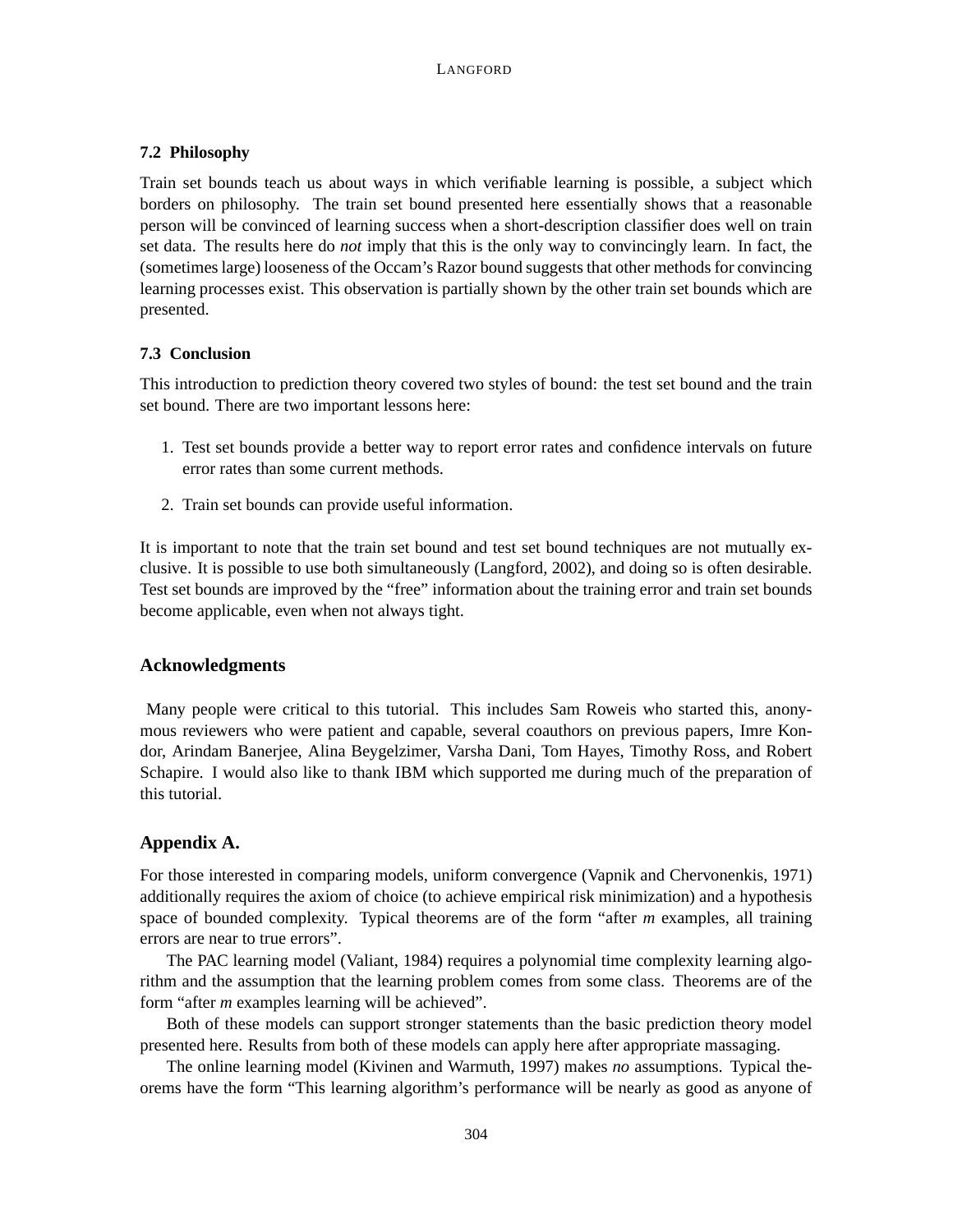a set of classifiers." The online learning model has very general results and  $no<sup>9</sup>$  ability to answer questions about future performance as we address here.

The prediction theory model can most simply be understood as a slight refinement of the information theory model.

## **References**

- P. L. Bartlett, O. Bousquet, and S. Mendelson. Local Rademacher complexities. *Annals of Statistics*, 2004.
- A. Blum, A. Kalai, and J. Langford. Beating the holdout: Bounds for k-fold and progressive crossvalidation. In *Computational Learning Theory (COLT)*, 1999.
- A. Blumer, A. Ehrenfueucht, D. Haussler, and M. Warmuth. Occam's razor. *Information Processing Letters*, 24:377–380, 1987.
- H. Chernoff. A measure of asymptotic efficiency of tests of a hypothesis based upon the sum of the observations. *Annals of Mathematical Statistics*, 24:493–507, 1952.
- C. J. Clopper and E. S. Pearson. The use of confidence intervals for fiducial limits illustrated in the case of the binomial. *Biometrika*, 26:404–413, 1934.
- L. Devroye, L. Gyorfi, and G. Lugosi. *A Probabilistic Theory of Pattern Recognition*. Springer-Verlag, New York, 1996.
- S. Floyd and M. Warmuth. Sample compression, learnability, and the vapnik-chervonenkis dimension. *Machine Learning*, 21:269–304, 1995.
- R. Herbrich and T. Graepel. Large scale bayes point machines. In *Advances in Neural Information System Processing 13 (NIPS)*, pages 528–534, 2001.
- W. Hoeffding. Probability inequalities for sums of bounded random variables. *Journal of the American Statistical Association*, 58:13–30, 1963.
- T. Joachims. program SVMlight.
- J. Kivinen and M. Warmuth. Additive versus exponentiated gradient updates for linear prediction. *Information and Computation*, 132(1):1–64, 1997.
- J. Langford. Program **bound**.
- J. Langford. Combining train set and test set bounds. In *International Conference on Machine Learning*, 2002.
- J. Langford and A. Blum. Microchoice bounds and self bounding learning algorithms. *Machine Learning*, 1999.

<sup>9.</sup> Note that there do exist online to batch conversions, but these conversions always occur under an assumption of i.i.d. samples, essentially changing the setting to the one described here.